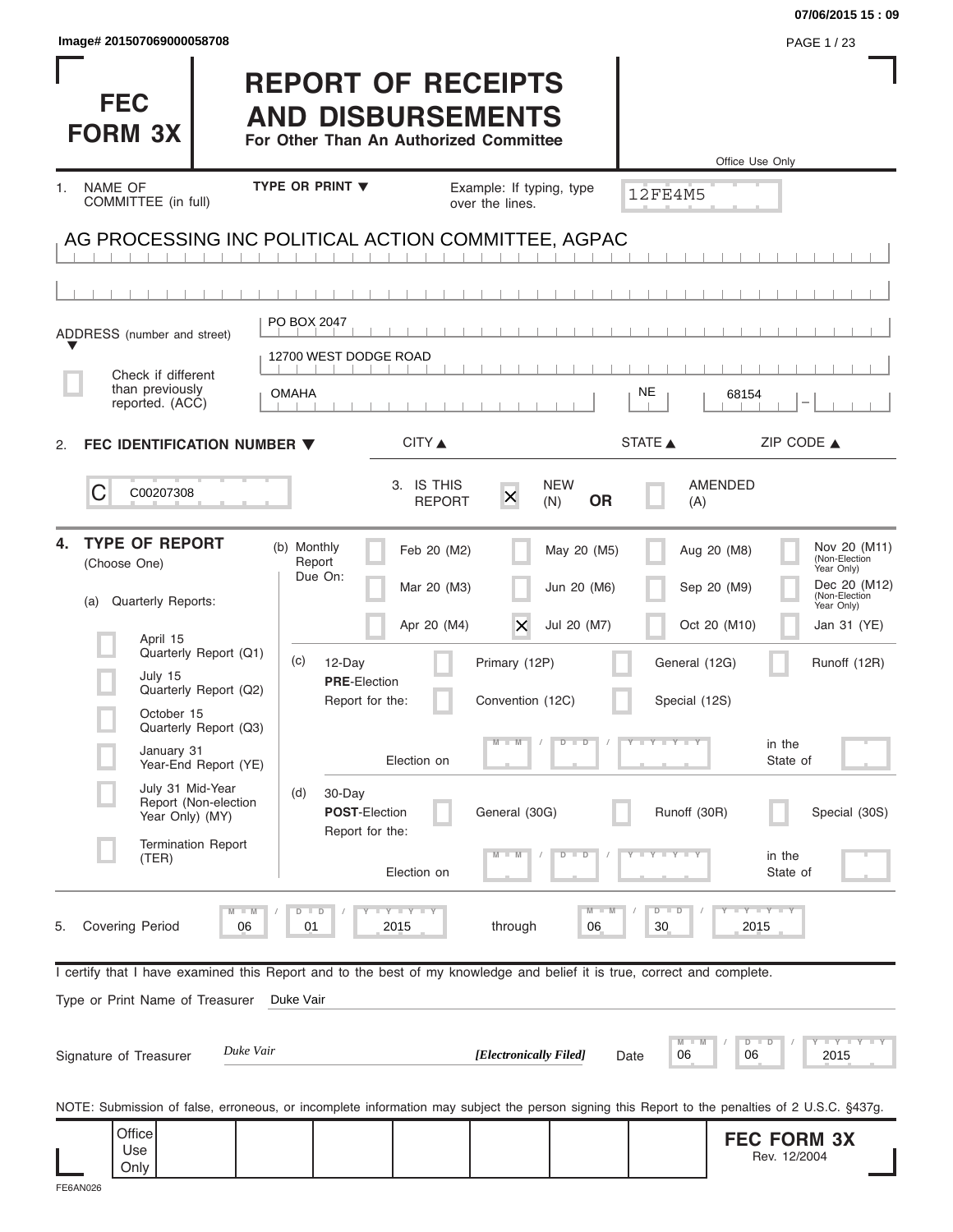### **SUMMARY PAGE OF RECEIPTS AND DISBURSEMENTS**

|    | lmage# 201507069000058709                                                                             |                                                      |                                                 |
|----|-------------------------------------------------------------------------------------------------------|------------------------------------------------------|-------------------------------------------------|
|    | FEC Form 3X (Rev. 02/2003)                                                                            | <b>SUMMARY PAGE</b><br>OF RECEIPTS AND DISBURSEMENTS | Page 2                                          |
|    | Write or Type Committee Name                                                                          |                                                      |                                                 |
|    |                                                                                                       | AG PROCESSING INC POLITICAL ACTION COMMITTEE, AGPAC  |                                                 |
|    | Report Covering the Period:<br>From:                                                                  | Y L<br>D<br>06<br>01<br>2015<br>To:                  | 30<br>2015<br>06                                |
|    |                                                                                                       | <b>COLUMN A</b><br><b>This Period</b>                | <b>COLUMN B</b><br><b>Calendar Year-to-Date</b> |
| 6. | Cash on Hand<br>(a)<br>$- Y$<br>January 1,<br>2015                                                    |                                                      | 43270.91                                        |
|    | Cash on Hand at<br>(b)<br>Beginning of Reporting Period                                               | 71167.18                                             |                                                 |
|    | Total Receipts (from Line 19)<br>(c)                                                                  | 3644.89                                              | 25556.26                                        |
|    | Subtotal (add Lines 6(b) and<br>(d)<br>6(c) for Column A and Lines<br>$6(a)$ and $6(c)$ for Column B) | 74812.07                                             | 68827.17                                        |
| 7. | Total Disbursements (from Line 31)                                                                    | 3.95                                                 | -5980.95                                        |
| 8. | Cash on Hand at Close of<br><b>Reporting Period</b><br>(subtract Line $7$ from Line $6(d)$ )          | 74808.12                                             | 74808.12                                        |
| 9. | Debts and Obligations Owed TO<br>the Committee (Itemize all on<br>Schedule C and/or Schedule D)       | 0.00                                                 |                                                 |
|    | 10. Debts and Obligations Owed BY<br>the Committee (Itemize all on<br>Schedule C and/or Schedule D)   | 0.00                                                 |                                                 |

This committee has qualified as a multicandidate committee. (see FEC FORM 1M)

### **For further information contact:**

Federal Election Commission 999 E Street, NW Washington, DC 20463

Toll Free 800-424-9530 Local 202-694-1100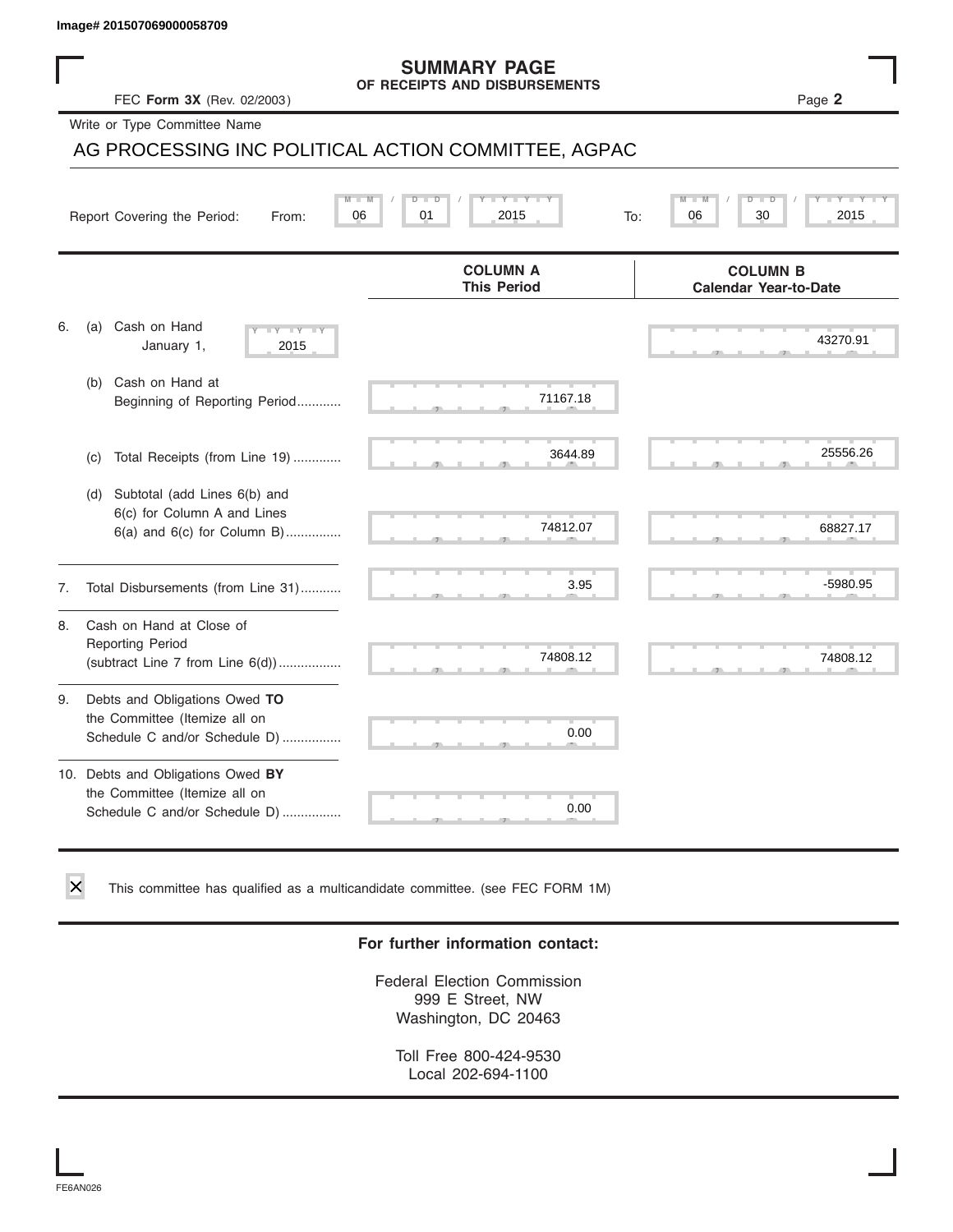### **DETAILED SUMMARY PAGE**

|                                                     | <b>DETAILED SUMMARY PAGE</b>                |                                                 |
|-----------------------------------------------------|---------------------------------------------|-------------------------------------------------|
| FEC Form 3X (Rev. 06/2004)                          | of Receipts                                 | Page 3                                          |
| Write or Type Committee Name                        |                                             |                                                 |
| AG PROCESSING INC POLITICAL ACTION COMMITTEE, AGPAC |                                             |                                                 |
|                                                     | <b>LY LY LY</b><br>$D - I$                  | $M - M$<br><b>LEY LEY LE</b><br>$D - I$<br>ъ    |
| Report Covering the Period:<br>06<br>From:          | 01<br>2015<br>To:                           | 30<br>2015<br>06                                |
| I. Receipts                                         | <b>COLUMN A</b><br><b>Total This Period</b> | <b>COLUMN B</b><br><b>Calendar Year-to-Date</b> |
| 11. Contributions (other than loans) From:          |                                             |                                                 |
| Individuals/Persons Other<br>(a)                    |                                             |                                                 |
| <b>Than Political Committees</b>                    | 2790.00                                     | 11375.00                                        |
| (i) Itemized (use Schedule A)                       |                                             |                                                 |
|                                                     | 852.00                                      | 14158.00                                        |
| (iii) TOTAL (add                                    |                                             |                                                 |
| Lines $11(a)(i)$ and $(ii)$                         | 3642.00                                     | 25533.00                                        |
|                                                     |                                             |                                                 |
| Political Party Committees<br>(b)                   | 0.00                                        | 0.00                                            |
| <b>Other Political Committees</b><br>(c)            |                                             |                                                 |
|                                                     | 0.00                                        | 0.00                                            |
| Total Contributions (add Lines<br>(d)               |                                             |                                                 |
| $11(a)(iii)$ , (b), and (c)) (Carry                 |                                             |                                                 |
| Totals to Line 33, page 5)                          | 3642.00                                     | 25533.00                                        |
| 12. Transfers From Affiliated/Other                 |                                             |                                                 |
|                                                     | 0.00                                        | 0.00                                            |
|                                                     | 0.00                                        |                                                 |
|                                                     |                                             | 0.00                                            |
|                                                     |                                             |                                                 |
| 14. Loan Repayments Received                        | 0.00                                        | 0.00                                            |
| 15. Offsets To Operating Expenditures               |                                             |                                                 |
| (Refunds, Rebates, etc.)                            |                                             |                                                 |
| (Carry Totals to Line 37, page 5)                   | 0.00                                        | 0.00                                            |
| 16. Refunds of Contributions Made                   |                                             |                                                 |
| to Federal Candidates and Other                     |                                             | 0.00                                            |
| Political Committees                                | 0.00                                        |                                                 |
| 17. Other Federal Receipts                          |                                             | 23.26                                           |
| 18. Transfers from Non-Federal and Levin Funds      | 2.89                                        |                                                 |
| (a) Non-Federal Account                             |                                             |                                                 |
|                                                     | 0.00                                        | 0.00                                            |
|                                                     |                                             |                                                 |
| (b) Levin Funds (from Schedule H5)                  | 0.00                                        | 0.00                                            |
|                                                     |                                             |                                                 |
| (c) Total Transfers (add $18(a)$ and $18(b)$ )      | 0.00                                        | 0.00                                            |
|                                                     |                                             |                                                 |
| 19. Total Receipts (add Lines 11(d),                |                                             |                                                 |
| 12, 13, 14, 15, 16, 17, and $18(c)$                 | 3644.89                                     | 25556.26                                        |
|                                                     |                                             |                                                 |
| 20. Total Federal Receipts                          |                                             |                                                 |
| (subtract Line 18(c) from Line 19)  ▶               | 3644.89                                     | 25556.26                                        |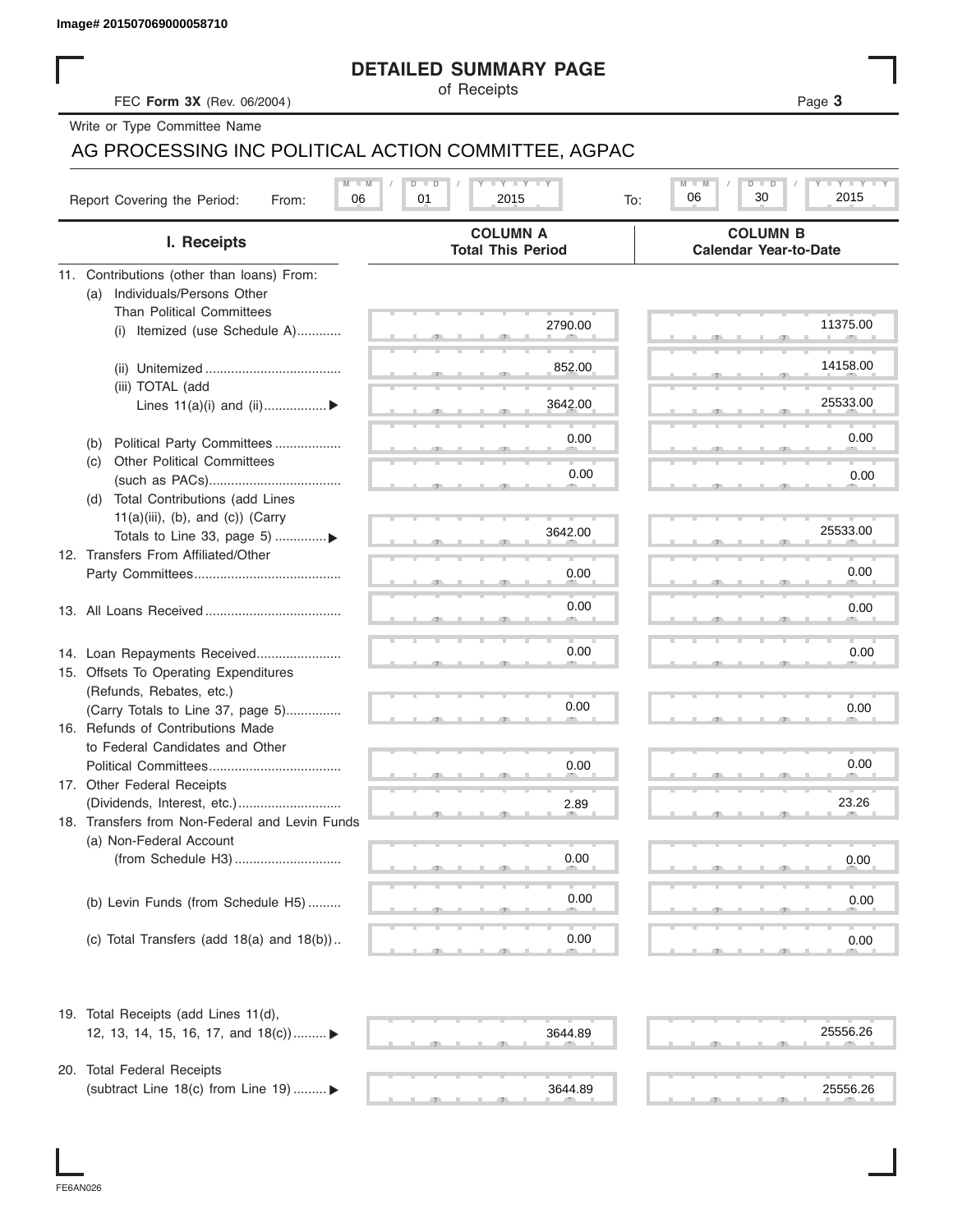### **DETAILED SUMMARY PAGE**

|            |                                                                                                 | of Disbursements                            |                                                 |
|------------|-------------------------------------------------------------------------------------------------|---------------------------------------------|-------------------------------------------------|
|            | FEC Form 3X (Rev. 02/2003)                                                                      |                                             | Page 4                                          |
|            | <b>II. Disbursements</b>                                                                        | <b>COLUMN A</b><br><b>Total This Period</b> | <b>COLUMN B</b><br><b>Calendar Year-to-Date</b> |
|            | 21. Operating Expenditures:<br>(a) Allocated Federal/Non-Federal<br>Activity (from Schedule H4) |                                             |                                                 |
|            | Federal Share<br>(i)                                                                            | 0.00                                        | 0.00                                            |
|            | Non-Federal Share<br>(ii)                                                                       | 0.00                                        | 0.00                                            |
|            | (b) Other Federal Operating                                                                     | 3.95                                        | 19.05                                           |
|            | (c) Total Operating Expenditures<br>(add 21(a)(i), (a)(ii), and (b))                            | 3.95                                        | 19.05                                           |
|            | 22. Transfers to Affiliated/Other Party                                                         |                                             |                                                 |
|            | 23. Contributions to<br>Federal Candidates/Committees                                           | 0.00                                        | 0.00                                            |
|            | and Other Political Committees<br>24. Independent Expenditures                                  | 0.00                                        | $-6000.00$                                      |
|            | 25. Coordinated Party Expenditures                                                              | 0.00                                        | 0.00                                            |
|            | (2 U.S.C. §441a(d))                                                                             | 0.00                                        | 0.00                                            |
|            | 26. Loan Repayments Made                                                                        | 0.00                                        | 0.00                                            |
|            |                                                                                                 | 0.00                                        | 0.00                                            |
| (a)        | 28. Refunds of Contributions To:<br>Individuals/Persons Other<br>Than Political Committees      | 0.00                                        | 0.00                                            |
|            |                                                                                                 | 0.00                                        | 0.00                                            |
| (b)<br>(c) | Political Party Committees<br><b>Other Political Committees</b>                                 |                                             |                                                 |
|            |                                                                                                 | 0.00                                        | 0.00                                            |
| (d)        | <b>Total Contribution Refunds</b><br>(add Lines 28(a), (b), and (c))                            | 0.00                                        | 0.00                                            |
|            |                                                                                                 |                                             |                                                 |
|            | 29. Other Disbursements                                                                         | 0.00                                        | 0.00                                            |
|            | 30. Federal Election Activity (2 U.S.C. §431(20))<br>(a) Allocated Federal Election Activity    |                                             |                                                 |
|            | (from Schedule H6)                                                                              | 0.00                                        | 0.00                                            |
|            |                                                                                                 |                                             |                                                 |
|            | (b) Federal Election Activity Paid Entirely                                                     | 0.00                                        | 0.00                                            |
|            | With Federal Funds                                                                              | 0.00                                        | 0.00                                            |
| (C)        | Total Federal Election Activity (add<br>Lines $30(a)(i)$ , $30(a)(ii)$ and $30(b))$             | 0.00                                        | 0.00                                            |
|            | 31. Total Disbursements (add Lines 21(c), 22,                                                   |                                             |                                                 |
|            | 23, 24, 25, 26, 27, 28(d), 29 and 30(c))                                                        | 3.95                                        | -5980.95                                        |
|            | 32. Total Federal Disbursements                                                                 |                                             |                                                 |
|            | (subtract Line 21(a)(ii) and Line 30(a)(ii)                                                     | 3.95                                        | -5980.95                                        |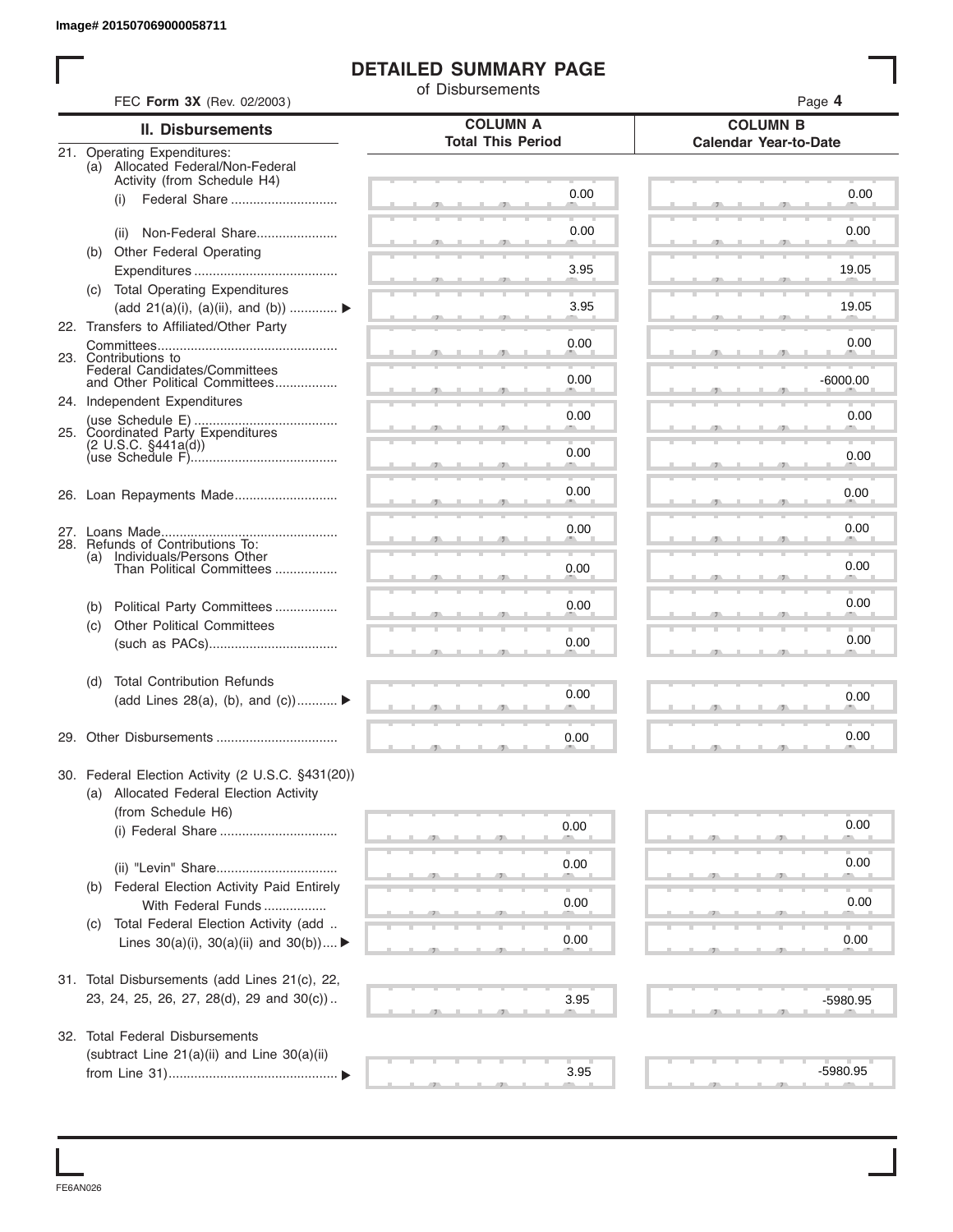### **DETAILED SUMMARY PAGE**

| FEC Form 3X (Rev. 02/2003)                                                     | <b>DETAILED SUMMARY PAGE</b><br>of Disbursements | Page 5                                          |
|--------------------------------------------------------------------------------|--------------------------------------------------|-------------------------------------------------|
| III. Net Contributions/Operating Ex-<br>penditures                             | <b>COLUMN A</b><br><b>Total This Period</b>      | <b>COLUMN B</b><br><b>Calendar Year-to-Date</b> |
| 33. Total Contributions (other than loans)                                     | 3642.00                                          | 25533.00                                        |
| 34. Total Contribution Refunds                                                 | 0.00                                             | 0.00                                            |
| 35. Net Contributions (other than loans)<br>(subtract Line 34 from Line 33)    | 3642.00                                          | 25533.00                                        |
| 36. Total Federal Operating Expenditures<br>(add Line 21(a)(i) and Line 21(b)) | 3.95                                             | 19.05                                           |
| 37. Offsets to Operating Expenditures                                          | 0.00                                             | 0.00                                            |
| 38. Net Operating Expenditures                                                 | 3.95                                             | 19.05                                           |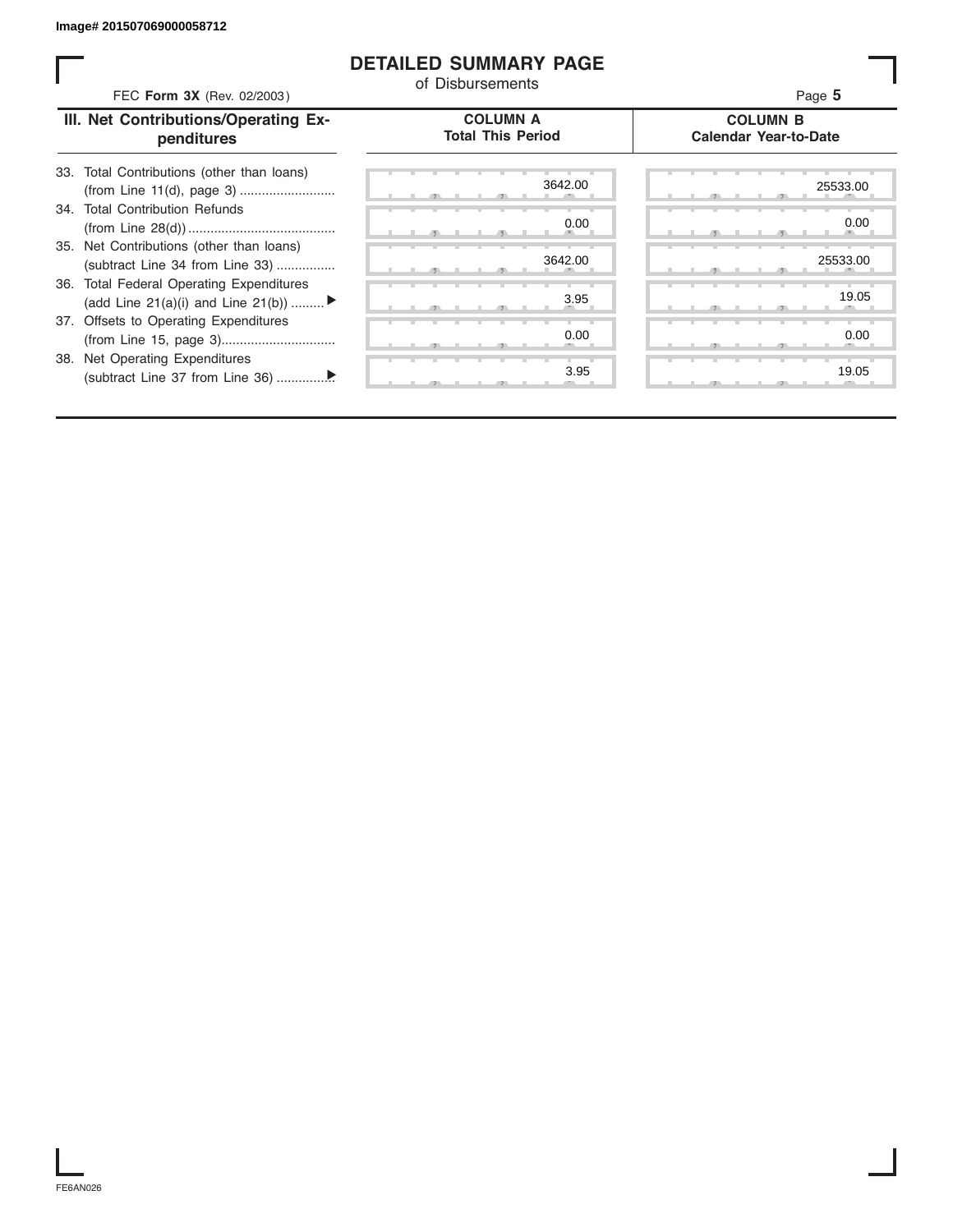### **Image# 201507069000058713**

## **SCHEDULE A (FEC Form 3X) ITEMIZED RECEIPTS**

| SCHEDULE A (FEC Form 3X)<br><b>ITEMIZED RECEIPTS</b>                                                                |                                      | Use separate schedule(s)<br>for each category of the                | FOR LINE NUMBER:<br>PAGE<br>6<br>OF<br>23<br>(check only one)                                                                                                                                                                                                                           |
|---------------------------------------------------------------------------------------------------------------------|--------------------------------------|---------------------------------------------------------------------|-----------------------------------------------------------------------------------------------------------------------------------------------------------------------------------------------------------------------------------------------------------------------------------------|
|                                                                                                                     |                                      | Detailed Summary Page                                               | $X$ 11a<br>11 <sub>b</sub><br>11c<br>12<br>13<br>14<br>15<br>16<br>17                                                                                                                                                                                                                   |
|                                                                                                                     |                                      |                                                                     | Any information copied from such Reports and Statements may not be sold or used by any person for the purpose of soliciting contributions<br>or for commercial purposes, other than using the name and address of any political committee to solicit contributions from such committee. |
| NAME OF COMMITTEE (In Full)<br>AG PROCESSING INC POLITICAL ACTION COMMITTEE, AGPAC                                  |                                      |                                                                     |                                                                                                                                                                                                                                                                                         |
| Full Name (Last, First, Middle Initial)<br><b>Troy Alberts</b><br>А.                                                |                                      |                                                                     | Date of Receipt                                                                                                                                                                                                                                                                         |
| Mailing Address 19258 Walnut St<br>City                                                                             | State                                | Zip Code                                                            | $M - M$<br>D<br>06<br>2015<br>01                                                                                                                                                                                                                                                        |
| Omaha                                                                                                               | <b>NE</b>                            | 68130                                                               | Transaction ID: SA11AI.20843<br>Amount of Each Receipt this Period                                                                                                                                                                                                                      |
| FEC ID number of contributing<br>federal political committee.                                                       | С                                    |                                                                     | 40.00                                                                                                                                                                                                                                                                                   |
| Name of Employer<br>Ag Processing Inc                                                                               | Occupation<br><b>VP Refined Oils</b> |                                                                     | Bi-weekly-pyrl-2@\$20.00                                                                                                                                                                                                                                                                |
| Receipt For:<br>Primary<br>General<br>Other (specify) $\blacktriangledown$                                          |                                      | Aggregate Year-to-Date ▼<br>260.00                                  |                                                                                                                                                                                                                                                                                         |
| Full Name (Last, First, Middle Initial)<br><b>B.</b> Douglas Brown                                                  |                                      |                                                                     | Date of Receipt                                                                                                                                                                                                                                                                         |
| Mailing Address 5603 S. 172nd St                                                                                    |                                      |                                                                     | $M - M$<br>$\overline{D}$<br>$\Box$<br>2015<br>06<br>01                                                                                                                                                                                                                                 |
| City<br>Omaha                                                                                                       | <b>State</b><br><b>NE</b>            | Zip Code<br>68135                                                   | Transaction ID: SA11AI.20884<br>Amount of Each Receipt this Period                                                                                                                                                                                                                      |
| FEC ID number of contributing<br>federal political committee.                                                       | С                                    |                                                                     | 40.00                                                                                                                                                                                                                                                                                   |
| Name of Employer<br>Ag Processing Inc                                                                               | Occupation                           | <b>Director Grain Operations</b>                                    | Bi-weekly-pyrl-2@\$20.00                                                                                                                                                                                                                                                                |
| Receipt For:<br>Primary<br>General<br>Other (specify) $\blacktriangledown$                                          |                                      | Aggregate Year-to-Date ▼<br>260.00<br>A                             |                                                                                                                                                                                                                                                                                         |
| Full Name (Last, First, Middle Initial)<br><b>Matthew W Caswell</b><br>С.                                           |                                      |                                                                     | Date of Receipt                                                                                                                                                                                                                                                                         |
| Mailing Address 17102 R Circle                                                                                      |                                      |                                                                     | $M - M$<br>$Y = Y$<br>D<br>$\Box$<br>T<br>06<br>01<br>2015                                                                                                                                                                                                                              |
| City<br>Omaha                                                                                                       | State<br><b>NE</b>                   | Zip Code<br>68135                                                   | Transaction ID: SA11AI.20835<br>Amount of Each Receipt this Period                                                                                                                                                                                                                      |
| FEC ID number of contributing<br>federal political committee.                                                       | С                                    |                                                                     | 100.00                                                                                                                                                                                                                                                                                  |
| Name of Employer<br>Ag Processing Inc<br>Receipt For:<br>Primary<br>General<br>Other (specify) $\blacktriangledown$ | Occupation                           | Vp Corp Mbr Rel/Govmt/Affairs<br>Aggregate Year-to-Date ▼<br>650.00 | Bi-weekly-pyrl-2@\$50.00                                                                                                                                                                                                                                                                |
|                                                                                                                     |                                      |                                                                     | 180.00                                                                                                                                                                                                                                                                                  |
|                                                                                                                     |                                      |                                                                     |                                                                                                                                                                                                                                                                                         |

S S S , , .

FOR LINE NUMBER: PAGE 6 OF<br>(check only one)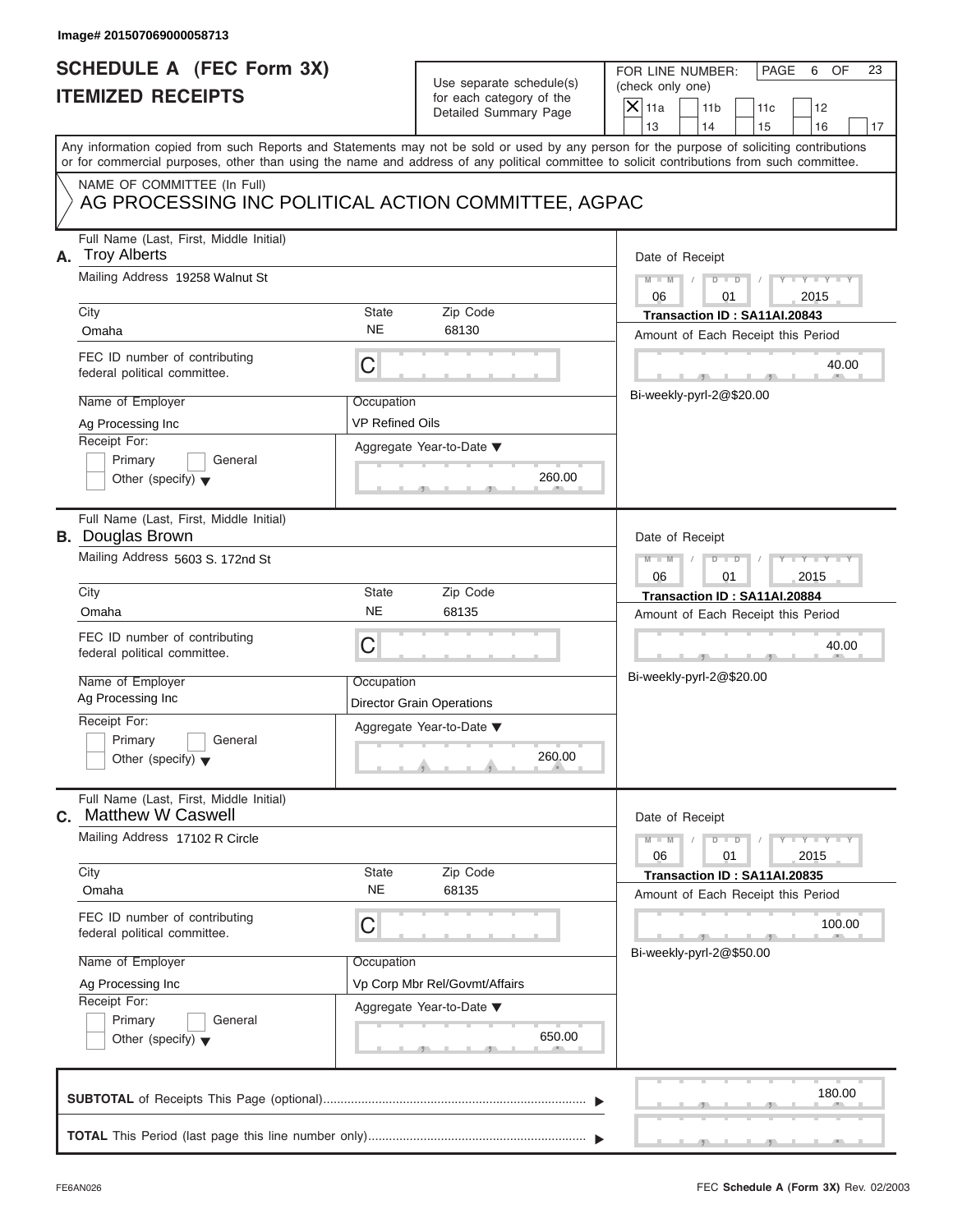|    | SCHEDULE A (FEC Form 3X)                                                                                                                                                                                                                                                                |                                            | Use separate schedule(s)                                  | FOR LINE NUMBER:<br>PAGE<br>7 OF<br>23<br>(check only one)                                 |
|----|-----------------------------------------------------------------------------------------------------------------------------------------------------------------------------------------------------------------------------------------------------------------------------------------|--------------------------------------------|-----------------------------------------------------------|--------------------------------------------------------------------------------------------|
|    | <b>ITEMIZED RECEIPTS</b>                                                                                                                                                                                                                                                                |                                            | for each category of the<br>Detailed Summary Page         | $\boldsymbol{\times}$<br>11a<br>11 <sub>b</sub><br>12<br>11c<br>13<br>14<br>15<br>16<br>17 |
|    | Any information copied from such Reports and Statements may not be sold or used by any person for the purpose of soliciting contributions<br>or for commercial purposes, other than using the name and address of any political committee to solicit contributions from such committee. |                                            |                                                           |                                                                                            |
|    | NAME OF COMMITTEE (In Full)<br>AG PROCESSING INC POLITICAL ACTION COMMITTEE, AGPAC                                                                                                                                                                                                      |                                            |                                                           |                                                                                            |
|    | Full Name (Last, First, Middle Initial)<br>A. Raymond Choquette                                                                                                                                                                                                                         |                                            |                                                           | Date of Receipt                                                                            |
|    | Mailing Address 21893 Hambsch LN<br>City                                                                                                                                                                                                                                                | <b>State</b>                               | Zip Code                                                  | $M - M$<br>$D$ $D$<br>06<br>2015<br>01<br>Transaction ID: SA11AI.20844                     |
|    | Gleenwood                                                                                                                                                                                                                                                                               | IA                                         | 51534                                                     | Amount of Each Receipt this Period                                                         |
|    | FEC ID number of contributing<br>federal political committee.                                                                                                                                                                                                                           | $\mathsf C$                                |                                                           | 40.00<br>$\overline{1}$<br>$-9$                                                            |
|    | Name of Employer<br>Ag Processing Inc<br>Receipt For:                                                                                                                                                                                                                                   | Occupation                                 | Director Corporate Purchasing<br>Aggregate Year-to-Date ▼ | Bi-weekly-pyrl-2@\$20.00                                                                   |
|    | Primary<br>General<br>Other (specify) $\blacktriangledown$                                                                                                                                                                                                                              |                                            | 260.00<br>$-9-$                                           |                                                                                            |
|    | Full Name (Last, First, Middle Initial)<br><b>B.</b> Chuck T Coffey<br>Mailing Address 54612 202nd St                                                                                                                                                                                   |                                            |                                                           | Date of Receipt                                                                            |
|    |                                                                                                                                                                                                                                                                                         | $M - M$<br>D<br>$\Box$<br>2015<br>06<br>01 |                                                           |                                                                                            |
|    | City                                                                                                                                                                                                                                                                                    | <b>State</b>                               | Zip Code                                                  | Transaction ID: SA11AI.20845                                                               |
|    | Pacific Junction                                                                                                                                                                                                                                                                        | IA                                         | 51561                                                     | Amount of Each Receipt this Period                                                         |
|    | FEC ID number of contributing<br>federal political committee.                                                                                                                                                                                                                           | C                                          |                                                           | 40.00<br>$\mathbf{y}$ . The set of $\mathbf{y}$                                            |
|    | Name of Employer<br>Ag Processing Inc                                                                                                                                                                                                                                                   | Occupation                                 |                                                           | Bi-weekly-pyrl-2@\$20.00                                                                   |
|    | Receipt For:                                                                                                                                                                                                                                                                            |                                            | <b>Director Corporate Safety</b>                          |                                                                                            |
|    | Primary<br>General<br>Other (specify) $\blacktriangledown$                                                                                                                                                                                                                              |                                            | Aggregate Year-to-Date ▼<br>260.00                        |                                                                                            |
| С. | Full Name (Last, First, Middle Initial)<br><b>Mark Craigmile</b>                                                                                                                                                                                                                        |                                            |                                                           | Date of Receipt                                                                            |
|    | Mailing Address 12321 Scott Cir                                                                                                                                                                                                                                                         |                                            |                                                           | $M - M$<br>$Y = Y = Y - Y$<br>D<br>$\blacksquare$<br>2015<br>06<br>01                      |
|    | City<br>Omaha                                                                                                                                                                                                                                                                           | <b>State</b><br><b>NE</b>                  | Zip Code<br>68142                                         | Transaction ID: SA11AI.20840<br>Amount of Each Receipt this Period                         |
|    | FEC ID number of contributing<br>federal political committee.                                                                                                                                                                                                                           | C                                          |                                                           | 50.00<br>$\mathbf{1}$<br>Bi-weekly-pyrl-2@\$25.00                                          |
|    | Name of Employer                                                                                                                                                                                                                                                                        | Occupation                                 |                                                           |                                                                                            |
|    | Ag Processing Inc                                                                                                                                                                                                                                                                       | Sr. VP Operations                          |                                                           |                                                                                            |
|    | Receipt For:<br>Primary<br>General<br>Other (specify) $\blacktriangledown$                                                                                                                                                                                                              |                                            | Aggregate Year-to-Date ▼<br>325.00<br>$-9$                |                                                                                            |
|    |                                                                                                                                                                                                                                                                                         |                                            |                                                           | 130.00                                                                                     |
|    |                                                                                                                                                                                                                                                                                         |                                            |                                                           |                                                                                            |

S S S , , .

FOR LINE NUMBER: PAGE 7 OF<br>(check only one)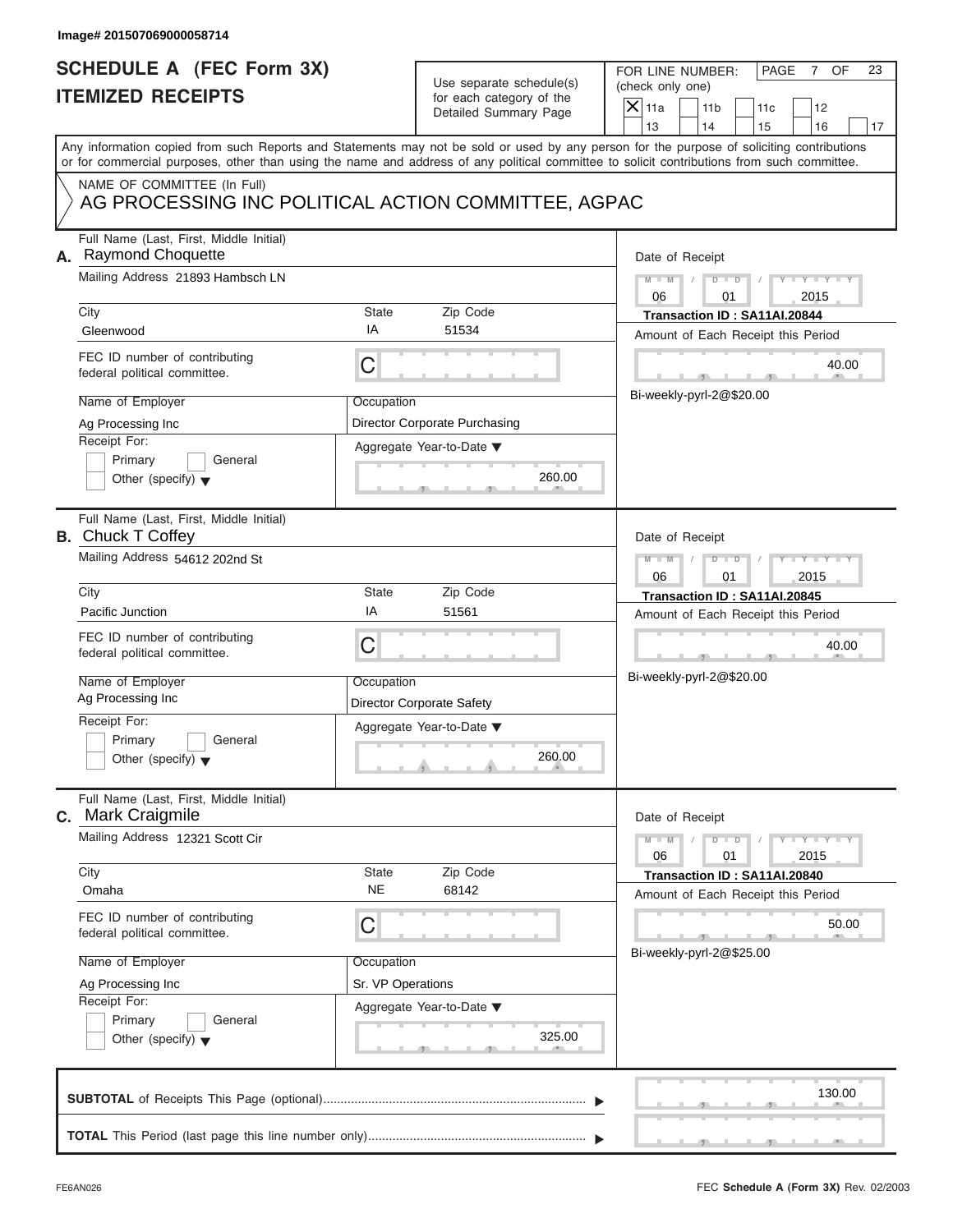### **Image# 201507069000058715**

## **SCHEDULE A (FEC Form 3X) ITEMIZED RECEIPTS**

| SCHEDULE A (FEC Form 3X)<br><b>ITEMIZED RECEIPTS</b>                                                                                       | Use separate schedule(s)<br>for each category of the<br>Detailed Summary Page | FOR LINE NUMBER:<br>PAGE<br>8<br>OF<br>23<br>(check only one)<br>$\overline{X}$ 11a<br>11 <sub>b</sub><br>12<br>11c                           |
|--------------------------------------------------------------------------------------------------------------------------------------------|-------------------------------------------------------------------------------|-----------------------------------------------------------------------------------------------------------------------------------------------|
| Any information copied from such Reports and Statements may not be sold or used by any person for the purpose of soliciting contributions  |                                                                               | 13<br>14<br>15<br>16<br>17                                                                                                                    |
| or for commercial purposes, other than using the name and address of any political committee to solicit contributions from such committee. |                                                                               |                                                                                                                                               |
| NAME OF COMMITTEE (In Full)<br>AG PROCESSING INC POLITICAL ACTION COMMITTEE, AGPAC                                                         |                                                                               |                                                                                                                                               |
| Full Name (Last, First, Middle Initial)<br>A. Gregory G Crawford                                                                           |                                                                               | Date of Receipt                                                                                                                               |
| Mailing Address 2235 S 183 Circle<br>City                                                                                                  | State<br>Zip Code                                                             | $M - M$<br>$Y - Y - I$<br>$D$ $D$<br>06<br>2015<br>01<br>Transaction ID: SA11AI.20846                                                         |
| Omaha                                                                                                                                      | <b>NE</b><br>68130                                                            | Amount of Each Receipt this Period                                                                                                            |
| FEC ID number of contributing<br>federal political committee.                                                                              | C                                                                             | 40.00<br>-91-                                                                                                                                 |
| Name of Employer<br>Ag Processing Inc                                                                                                      | Occupation<br><b>VP Refined Oils</b>                                          | Bi-weekly-pyrl-2@\$20.00                                                                                                                      |
| Receipt For:<br>Primary<br>General                                                                                                         | Aggregate Year-to-Date ▼                                                      |                                                                                                                                               |
| Other (specify) $\blacktriangledown$                                                                                                       | 260.00                                                                        |                                                                                                                                               |
| Full Name (Last, First, Middle Initial)<br><b>B.</b> Gina Cronican                                                                         |                                                                               | Date of Receipt                                                                                                                               |
| Mailing Address 7710 S 93rd Street                                                                                                         |                                                                               | $M - M$<br>$D$ $D$<br>2015<br>06<br>01                                                                                                        |
| City<br>LaVista                                                                                                                            | Zip Code<br>State<br>NE<br>68128                                              | Transaction ID: SA11AI.20847                                                                                                                  |
| FEC ID number of contributing<br>federal political committee.                                                                              | С                                                                             | Amount of Each Receipt this Period<br>40.00<br>-91-                                                                                           |
| Name of Employer<br>Ag Processing Inc                                                                                                      | Occupation<br>Mgr Organizational/Mgnt Development                             | Bi-weekly-pyrl-2@\$20.00                                                                                                                      |
| Receipt For:                                                                                                                               | Aggregate Year-to-Date ▼                                                      |                                                                                                                                               |
| Primary<br>General<br>Other (specify) $\blacktriangledown$                                                                                 | 260.00                                                                        |                                                                                                                                               |
| Full Name (Last, First, Middle Initial)<br>C. Kyle Droescher                                                                               |                                                                               | Date of Receipt                                                                                                                               |
| Mailing Address 222 S 199th St                                                                                                             |                                                                               | $M - M$<br>$\mathbf{I} = \mathbf{Y} - \mathbf{I} - \mathbf{Y} - \mathbf{I}$<br>$\overline{D}$<br>$\overline{\phantom{a}}$<br>01<br>06<br>2015 |
| City<br>Elkhorn                                                                                                                            | Zip Code<br>State<br><b>NE</b><br>68022                                       | Transaction ID: SA11AI.20848<br>Amount of Each Receipt this Period                                                                            |
| FEC ID number of contributing<br>federal political committee.                                                                              | С                                                                             | 40.00                                                                                                                                         |
| Name of Employer                                                                                                                           | Occupation                                                                    | Bi-weekly-pyrl-2@\$20.00                                                                                                                      |
| Ag Processing Inc<br>Receipt For:                                                                                                          | <b>Director Finance</b>                                                       |                                                                                                                                               |
| Primary<br>General<br>Other (specify) $\blacktriangledown$                                                                                 | Aggregate Year-to-Date ▼<br>260.00                                            |                                                                                                                                               |
|                                                                                                                                            |                                                                               | 120.00                                                                                                                                        |
|                                                                                                                                            |                                                                               |                                                                                                                                               |

 $\mathcal{T}$  s s  $\mathcal{T}$  , and  $\mathcal{T}$  , .

FOR LINE NUMBER: PAGE 8 OF<br>(check only one)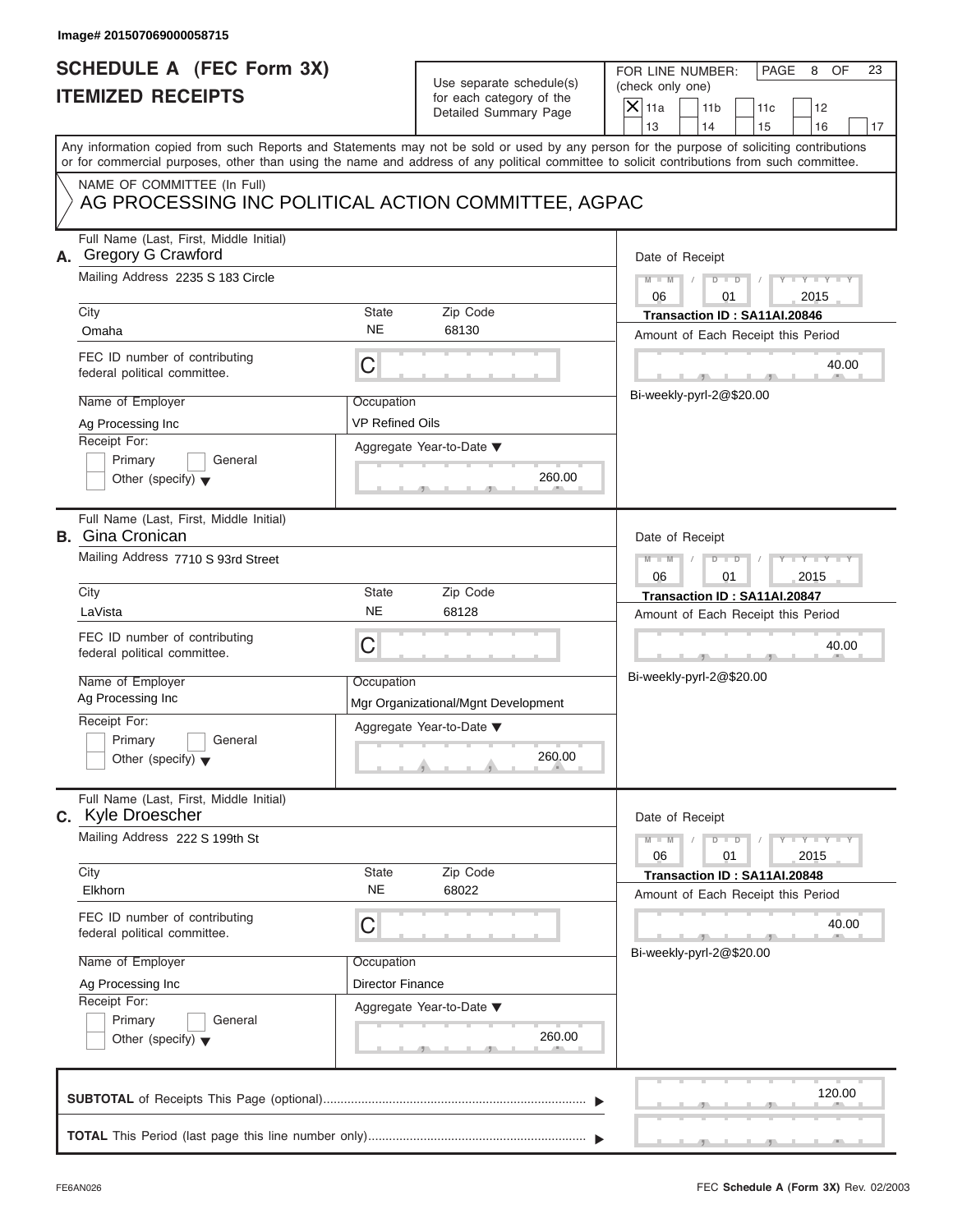### **Image# 201507069000058716**

## **SCHEDULE A (FEC Form 3X) ITEMIZED RECEIPTS**

FOR LINE NUMBER: PAGE 9 OF<br>(check only one)

| SCHEDULE A (FEC Form 3X)<br><b>ITEMIZED RECEIPTS</b>                                                                                                                                                                                                                                    |                       | Use separate schedule(s)<br>for each category of the | FOR LINE NUMBER:<br>PAGE<br>9<br>OF<br>23<br>(check only one)         |
|-----------------------------------------------------------------------------------------------------------------------------------------------------------------------------------------------------------------------------------------------------------------------------------------|-----------------------|------------------------------------------------------|-----------------------------------------------------------------------|
|                                                                                                                                                                                                                                                                                         |                       | Detailed Summary Page                                | $X$ 11a<br>11 <sub>b</sub><br>11c<br>12<br>13<br>14<br>16<br>15<br>17 |
| Any information copied from such Reports and Statements may not be sold or used by any person for the purpose of soliciting contributions<br>or for commercial purposes, other than using the name and address of any political committee to solicit contributions from such committee. |                       |                                                      |                                                                       |
| NAME OF COMMITTEE (In Full)<br>AG PROCESSING INC POLITICAL ACTION COMMITTEE, AGPAC                                                                                                                                                                                                      |                       |                                                      |                                                                       |
| Full Name (Last, First, Middle Initial)<br>Jim C Farley<br>А.                                                                                                                                                                                                                           |                       |                                                      | Date of Receipt                                                       |
| Mailing Address 17221 K St<br>City                                                                                                                                                                                                                                                      | State                 | Zip Code                                             | $M - M$<br>$D$ $D$<br>06<br>2015<br>01                                |
| Omaha                                                                                                                                                                                                                                                                                   | <b>NE</b>             | 68135                                                | Transaction ID: SA11AI.20849<br>Amount of Each Receipt this Period    |
| FEC ID number of contributing<br>federal political committee.                                                                                                                                                                                                                           | С                     |                                                      | 40.00                                                                 |
| Name of Employer                                                                                                                                                                                                                                                                        | Occupation            |                                                      | Bi-weekly-pyrl-2@\$20.00                                              |
| Ag Processing Inc<br>Receipt For:                                                                                                                                                                                                                                                       |                       | Sr Dir Verg Oils/Co-Products                         |                                                                       |
| Primary<br>General                                                                                                                                                                                                                                                                      |                       | Aggregate Year-to-Date ▼                             |                                                                       |
| Other (specify) $\blacktriangledown$                                                                                                                                                                                                                                                    |                       | 260.00                                               |                                                                       |
| Full Name (Last, First, Middle Initial)<br><b>B.</b> Jim Haas                                                                                                                                                                                                                           |                       |                                                      | Date of Receipt                                                       |
| Mailing Address 10137 Edward St                                                                                                                                                                                                                                                         |                       |                                                      | $M - M$<br>$D$ $D$<br>2015<br>06<br>01                                |
| City                                                                                                                                                                                                                                                                                    | <b>State</b>          | Zip Code                                             | Transaction ID: SA11AI.20850                                          |
| LaVista                                                                                                                                                                                                                                                                                 | <b>NE</b>             | 68128                                                | Amount of Each Receipt this Period                                    |
| FEC ID number of contributing<br>federal political committee.                                                                                                                                                                                                                           | С                     |                                                      | 40.00                                                                 |
| Name of Employer<br>Ag Processing Inc                                                                                                                                                                                                                                                   | Occupation            |                                                      | Bi-weekly-pyrl-2@\$20.00                                              |
| Receipt For:                                                                                                                                                                                                                                                                            | Controller            |                                                      |                                                                       |
| Primary<br>General                                                                                                                                                                                                                                                                      |                       | Aggregate Year-to-Date ▼                             |                                                                       |
| Other (specify) $\blacktriangledown$                                                                                                                                                                                                                                                    |                       | 260.00<br>and in                                     |                                                                       |
| Full Name (Last, First, Middle Initial)<br>C. Steven C Hansen                                                                                                                                                                                                                           |                       |                                                      | Date of Receipt                                                       |
| Mailing Address 7119 S 173rd St                                                                                                                                                                                                                                                         |                       |                                                      | $M - M$<br>$Y = Y$<br>D<br>$\Box$<br>T<br>06<br>01<br>2015            |
| City                                                                                                                                                                                                                                                                                    | State                 | Zip Code                                             | Transaction ID: SA11AI.20851                                          |
| Omaha                                                                                                                                                                                                                                                                                   | <b>NE</b>             | 68136                                                | Amount of Each Receipt this Period                                    |
| FEC ID number of contributing<br>federal political committee.                                                                                                                                                                                                                           | С                     |                                                      | 40.00<br>Bi-weekly-pyrl-2@\$20.00                                     |
| Name of Employer                                                                                                                                                                                                                                                                        | Occupation            |                                                      |                                                                       |
| Ag Processing Inc<br>Receipt For:                                                                                                                                                                                                                                                       | <b>VP Engineering</b> |                                                      |                                                                       |
| Primary<br>General                                                                                                                                                                                                                                                                      |                       | Aggregate Year-to-Date ▼                             |                                                                       |
| Other (specify) $\blacktriangledown$                                                                                                                                                                                                                                                    |                       | 260.00                                               |                                                                       |
|                                                                                                                                                                                                                                                                                         |                       |                                                      | 120.00                                                                |
|                                                                                                                                                                                                                                                                                         |                       |                                                      |                                                                       |

S S S , , .

a.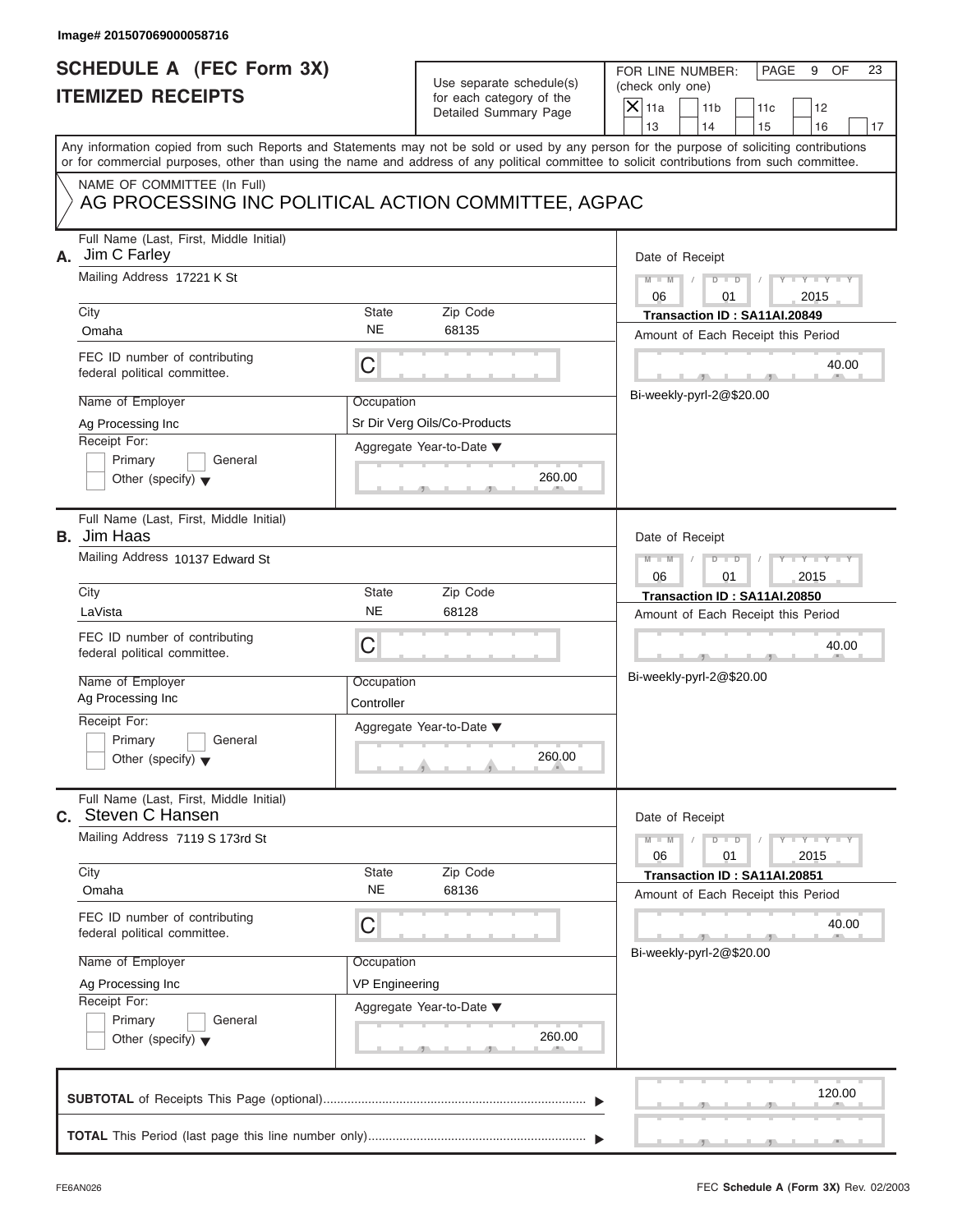| Image# 201507069000058717                                                                                                                                                                                                                                                                                        |                                                                                                                           |                                                                                                                                                                                      |
|------------------------------------------------------------------------------------------------------------------------------------------------------------------------------------------------------------------------------------------------------------------------------------------------------------------|---------------------------------------------------------------------------------------------------------------------------|--------------------------------------------------------------------------------------------------------------------------------------------------------------------------------------|
| <b>SCHEDULE A (FEC Form 3X)</b><br><b>ITEMIZED RECEIPTS</b>                                                                                                                                                                                                                                                      | Use separate schedule(s)<br>for each category of the<br>Detailed Summary Page                                             | FOR LINE NUMBER:<br>PAGE 10 OF<br>23<br>(check only one)<br>$\mathsf{X}$ 11a<br>11 <sub>b</sub><br>11c<br>12<br>13<br>14<br>15<br>16<br>17                                           |
| Any information copied from such Reports and Statements may not be sold or used by any person for the purpose of soliciting contributions<br>or for commercial purposes, other than using the name and address of any political committee to solicit contributions from such committee.                          |                                                                                                                           |                                                                                                                                                                                      |
| NAME OF COMMITTEE (In Full)                                                                                                                                                                                                                                                                                      | AG PROCESSING INC POLITICAL ACTION COMMITTEE, AGPAC                                                                       |                                                                                                                                                                                      |
| Full Name (Last, First, Middle Initial)<br>Gwen Jahn<br>А.<br>Mailing Address 2790 380th St<br>City<br>Manning<br>FEC ID number of contributing<br>federal political committee.                                                                                                                                  | State<br>Zip Code<br>IA<br>51455<br>C                                                                                     | Date of Receipt<br>$M - M$<br>$D$ $D$<br>Y TYT<br>2015<br>06<br>01<br>Transaction ID: SA11AI.20852<br>Amount of Each Receipt this Period<br>40.00                                    |
| Name of Employer<br>Ag Processing Inc<br>Receipt For:<br>Primary<br>General<br>Other (specify) $\blacktriangledown$                                                                                                                                                                                              | Occupation<br><b>Accounting Supervisor</b><br>Aggregate Year-to-Date ▼<br>260.00                                          | Bi-weekly-pyrl-2@\$20.00                                                                                                                                                             |
| Full Name (Last, First, Middle Initial)<br><b>B.</b> Steve Joerg<br>Mailing Address 22022 Giles Rd<br>City<br>Gretna<br>FEC ID number of contributing<br>federal political committee.<br>Name of Employer<br>Ag Processing Inc<br>Receipt For:<br>Primary<br>General<br>Other (specify) $\blacktriangledown$     | State<br>Zip Code<br><b>NE</b><br>68028<br>C<br>Occupation<br>Controller<br>Aggregate Year-to-Date ▼<br>260.00            | Date of Receipt<br>$M - M$<br>$D$ $\Box$ $D$<br>Y Y I<br>06<br>01<br>2015<br>Transaction ID: SA11AI.20853<br>Amount of Each Receipt this Period<br>40.00<br>Bi-weekly-pyrl-2@\$20.00 |
| Full Name (Last, First, Middle Initial)<br>Jodie Johnson<br>С.<br>Mailing Address 620 North Shore Dr<br>City<br>Hastings<br>FEC ID number of contributing<br>federal political committee.<br>Name of Employer<br>Ag Processing Inc<br>Receipt For:<br>Primary<br>General<br>Other (specify) $\blacktriangledown$ | Zip Code<br>State<br><b>NE</b><br>68901<br>С<br>Occupation<br>Merchandising Manager<br>Aggregate Year-to-Date ▼<br>260.00 | Date of Receipt<br>$Y - Y$<br>$M - M$<br>$D - D$<br>2015<br>06<br>01<br>Transaction ID: SA11AI.20854<br>Amount of Each Receipt this Period<br>40.00<br>Bi-weekly-pyrl-2@\$20.00      |
|                                                                                                                                                                                                                                                                                                                  |                                                                                                                           | 120.00                                                                                                                                                                               |

S S S , , .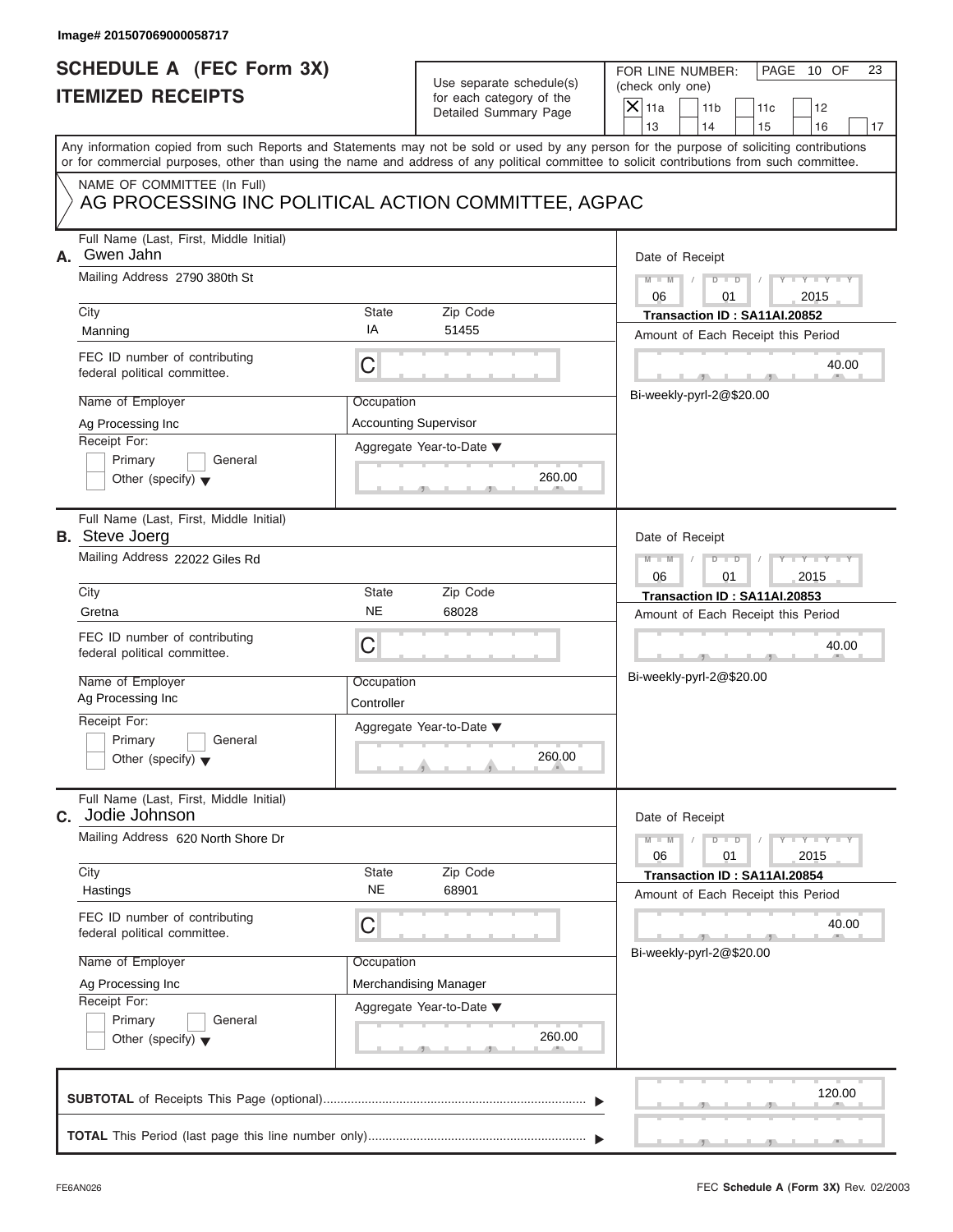| <b>SCHEDULE A (FEC Form 3X)</b><br><b>ITEMIZED RECEIPTS</b><br>Any information copied from such Reports and Statements may not be sold or used by any person for the purpose of soliciting contributions                                                                                                         | Use separate schedule(s)<br>for each category of the<br>Detailed Summary Page                                            | FOR LINE NUMBER:<br>PAGE 11 OF<br>23<br>(check only one)<br>$\mathsf{X}$ 11a<br>11 <sub>b</sub><br>11c<br>12<br>13<br>14<br>15<br>16<br>17                                                 |
|------------------------------------------------------------------------------------------------------------------------------------------------------------------------------------------------------------------------------------------------------------------------------------------------------------------|--------------------------------------------------------------------------------------------------------------------------|--------------------------------------------------------------------------------------------------------------------------------------------------------------------------------------------|
|                                                                                                                                                                                                                                                                                                                  |                                                                                                                          |                                                                                                                                                                                            |
| or for commercial purposes, other than using the name and address of any political committee to solicit contributions from such committee.                                                                                                                                                                       |                                                                                                                          |                                                                                                                                                                                            |
| NAME OF COMMITTEE (In Full)<br>AG PROCESSING INC POLITICAL ACTION COMMITTEE, AGPAC                                                                                                                                                                                                                               |                                                                                                                          |                                                                                                                                                                                            |
| Full Name (Last, First, Middle Initial)<br>A. Stephen Johnson<br>Mailing Address 26833 Taylor Cir<br>City<br>Valley<br>FEC ID number of contributing<br>federal political committee.<br>Name of Employer<br>Ag Processing Inc<br>Receipt For:<br>Primary<br>General                                              | State<br>Zip Code<br><b>NE</b><br>68064<br>C<br>Occupation<br>Director Systems & Programming<br>Aggregate Year-to-Date ▼ | Date of Receipt<br>$M - M$<br>$D$ $\Box$ $D$<br>$Y - Y - I$<br>2015<br>06<br>01<br>Transaction ID: SA11AI.20855<br>Amount of Each Receipt this Period<br>40.00<br>Bi-weekly-pyrl-2@\$20.00 |
| Other (specify) $\blacktriangledown$<br>Full Name (Last, First, Middle Initial)<br><b>B.</b> Wayne Johnson<br>Mailing Address 804 Clairmont Cir<br>City                                                                                                                                                          | 260.00<br>State<br>Zip Code                                                                                              | Date of Receipt<br>$M - M$<br>$D$ $D$<br>$Y - Y - I$<br>06<br>01<br>2015                                                                                                                   |
| Sgt. Bluff<br>FEC ID number of contributing<br>federal political committee.<br>Name of Employer<br>Ag Processing Inc<br>Receipt For:<br>Primary<br>General<br>Other (specify) $\blacktriangledown$                                                                                                               | ΙA<br>51054<br>C<br>Occupation<br>Regional Merchandising Manager<br>Aggregate Year-to-Date ▼<br>260.00                   | Transaction ID: SA11AI.20856<br>Amount of Each Receipt this Period<br>40.00<br>Bi-weekly-pyrl-2@\$20.00                                                                                    |
| Full Name (Last, First, Middle Initial)<br>C. Joseph F Kirby<br>Mailing Address 108 Settler Dr<br>City<br>Sergeant Bluff<br>FEC ID number of contributing<br>federal political committee.<br>Name of Employer<br>Ag Processing Inc<br>Receipt For:<br>Primary<br>General<br>Other (specify) $\blacktriangledown$ | Zip Code<br>State<br>IA<br>51054<br>С<br>Occupation<br>Plant Operations Manager 1<br>Aggregate Year-to-Date ▼<br>260.00  | Date of Receipt<br>$Y - Y$<br>$M - M$<br>$D$ $D$<br>2015<br>06<br>01<br>Transaction ID: SA11AI.20857<br>Amount of Each Receipt this Period<br>40.00<br>Bi-weekly-pyrl-2@\$20.00            |
|                                                                                                                                                                                                                                                                                                                  |                                                                                                                          | 120.00                                                                                                                                                                                     |

S S S , , .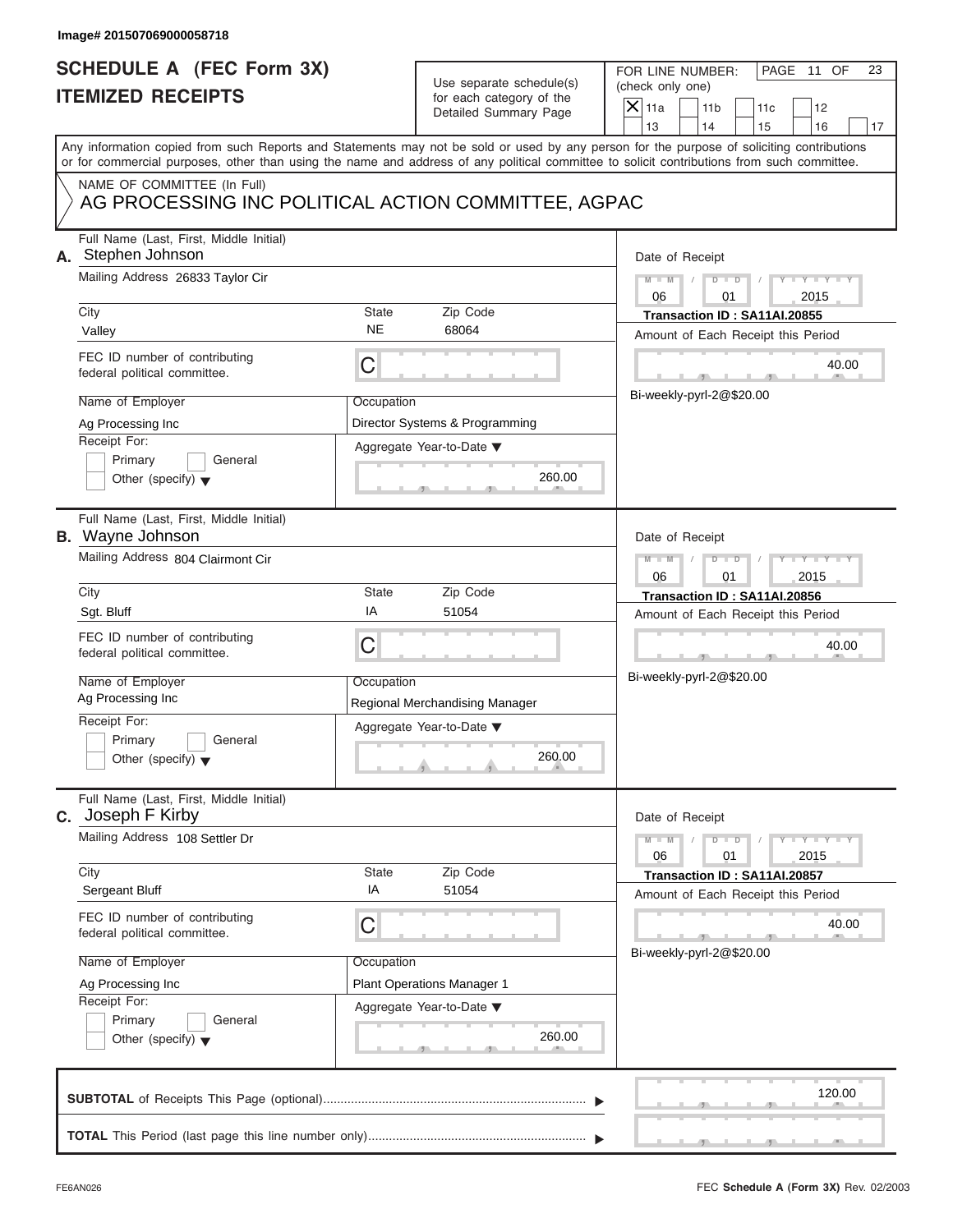|    | Image# 201507069000058719                                                                                                                                                                                                                                                                                                                               |                                                                      |                                                                                              |                                                                                                                                                                                     |
|----|---------------------------------------------------------------------------------------------------------------------------------------------------------------------------------------------------------------------------------------------------------------------------------------------------------------------------------------------------------|----------------------------------------------------------------------|----------------------------------------------------------------------------------------------|-------------------------------------------------------------------------------------------------------------------------------------------------------------------------------------|
|    | <b>SCHEDULE A (FEC Form 3X)</b><br><b>ITEMIZED RECEIPTS</b>                                                                                                                                                                                                                                                                                             |                                                                      | Use separate schedule(s)<br>for each category of the<br>Detailed Summary Page                | FOR LINE NUMBER:<br>PAGE 12 OF<br>23<br>(check only one)<br>$\mathsf{X}$ 11a<br>11 <sub>b</sub><br>11c<br>12<br>13<br>14<br>15<br>16<br>17                                          |
|    | or for commercial purposes, other than using the name and address of any political committee to solicit contributions from such committee.                                                                                                                                                                                                              |                                                                      |                                                                                              | Any information copied from such Reports and Statements may not be sold or used by any person for the purpose of soliciting contributions                                           |
|    | NAME OF COMMITTEE (In Full)<br>AG PROCESSING INC POLITICAL ACTION COMMITTEE, AGPAC                                                                                                                                                                                                                                                                      |                                                                      |                                                                                              |                                                                                                                                                                                     |
| А. | Full Name (Last, First, Middle Initial)<br>Nicholas Klocke<br>Mailing Address 2024 S Lemon<br>City<br>Sioux City<br>FEC ID number of contributing<br>federal political committee.<br>Name of Employer<br>Ag Processing Inc<br>Receipt For:                                                                                                              | State<br>IA<br>C<br>Occupation<br><b>Accounting Manager</b>          | Zip Code<br>51106                                                                            | Date of Receipt<br>$M - M$<br>$D$ $D$<br>$Y - Y - I$<br>2015<br>06<br>01<br>Transaction ID: SA11AI.20859<br>Amount of Each Receipt this Period<br>40.00<br>Bi-weekly-pyrl-2@\$20.00 |
|    | Primary<br>General<br>Other (specify) $\blacktriangledown$                                                                                                                                                                                                                                                                                              |                                                                      | Aggregate Year-to-Date ▼<br>260.00                                                           |                                                                                                                                                                                     |
|    | Full Name (Last, First, Middle Initial)<br><b>B.</b> Gerald Knapp<br>Mailing Address 14522 J Circle<br>City<br>Omaha<br>FEC ID number of contributing<br>federal political committee.<br>Name of Employer<br>Ag Processing Inc<br>Receipt For:<br>Primary<br>General<br>Other (specify) $\blacktriangledown$<br>Full Name (Last, First, Middle Initial) | State<br><b>NE</b><br>C<br>Occupation<br><b>IS Operating Manager</b> | Zip Code<br>68137<br>Aggregate Year-to-Date ▼<br>260.00                                      | Date of Receipt<br>$M - M$<br>$D$ $D$<br>$Y - Y - I$<br>06<br>01<br>2015<br>Transaction ID: SA11AI.20860<br>Amount of Each Receipt this Period<br>40.00<br>Bi-weekly-pyrl-2@\$20.00 |
|    | C. Roger L Koch<br>Mailing Address 9503 S 26th St.<br>City<br>Bellevue<br>FEC ID number of contributing<br>federal political committee.<br>Name of Employer<br>Ag Processing Inc<br>Receipt For:<br>Primary<br>General<br>Other (specify) $\blacktriangledown$                                                                                          | State<br><b>NE</b><br>С<br>Occupation                                | Zip Code<br>68147<br><b>Director Quality Assurance</b><br>Aggregate Year-to-Date ▼<br>260.00 | Date of Receipt<br>$M - M$<br>$Y - Y$<br>$D - D$<br>2015<br>06<br>01<br>Transaction ID: SA11AI.20861<br>Amount of Each Receipt this Period<br>40.00<br>Bi-weekly-pyrl-2@\$20.00     |
|    |                                                                                                                                                                                                                                                                                                                                                         |                                                                      |                                                                                              | 120.00                                                                                                                                                                              |
|    |                                                                                                                                                                                                                                                                                                                                                         |                                                                      |                                                                                              |                                                                                                                                                                                     |

S S S , , .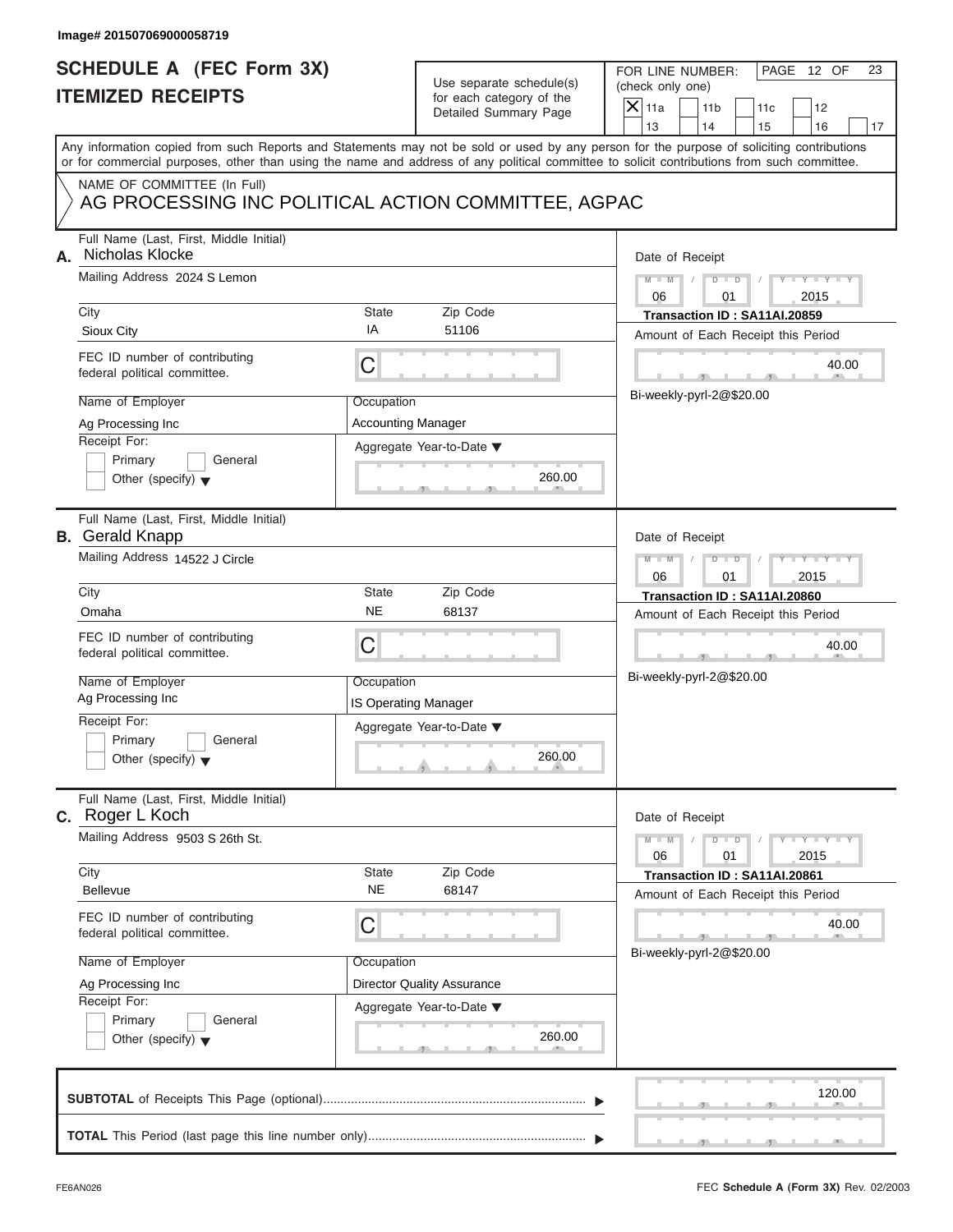| Image# 201507069000058720                                                                                                                                                                                                                                                                                           |                                                                                                                                  |                                                                                                                                                                                     |
|---------------------------------------------------------------------------------------------------------------------------------------------------------------------------------------------------------------------------------------------------------------------------------------------------------------------|----------------------------------------------------------------------------------------------------------------------------------|-------------------------------------------------------------------------------------------------------------------------------------------------------------------------------------|
| <b>SCHEDULE A (FEC Form 3X)</b><br><b>ITEMIZED RECEIPTS</b>                                                                                                                                                                                                                                                         | Use separate schedule(s)<br>for each category of the<br>Detailed Summary Page                                                    | FOR LINE NUMBER:<br>PAGE 13 OF<br>23<br>(check only one)<br>$\mathsf{X}$ 11a<br>11 <sub>b</sub><br>11c<br>12<br>14                                                                  |
| Any information copied from such Reports and Statements may not be sold or used by any person for the purpose of soliciting contributions<br>or for commercial purposes, other than using the name and address of any political committee to solicit contributions from such committee.                             |                                                                                                                                  | 13<br>15<br>16<br>17                                                                                                                                                                |
| NAME OF COMMITTEE (In Full)                                                                                                                                                                                                                                                                                         | AG PROCESSING INC POLITICAL ACTION COMMITTEE, AGPAC                                                                              |                                                                                                                                                                                     |
| Full Name (Last, First, Middle Initial)<br>Jeffrey Lampman<br>А.<br>Mailing Address 1607 Grand St<br>City<br><b>Webster City</b><br>FEC ID number of contributing<br>federal political committee.<br>Name of Employer                                                                                               | State<br>Zip Code<br>IA<br>50595<br>C<br>Occupation                                                                              | Date of Receipt<br>$M - M$<br>$D$ $D$<br>Y TYT<br>2015<br>06<br>01<br>Transaction ID: SA11AI.20862<br>Amount of Each Receipt this Period<br>40.00<br>Bi-weekly-pyrl-2@\$20.00       |
| Ag Processing Inc<br>Receipt For:<br>Primary<br>General<br>Other (specify) $\blacktriangledown$                                                                                                                                                                                                                     | <b>Plant Operations Manager</b><br>Aggregate Year-to-Date ▼<br>260.00                                                            |                                                                                                                                                                                     |
| Full Name (Last, First, Middle Initial)<br><b>B.</b> Loretta Larson<br>Mailing Address 381 Elm St<br>City<br>Dawson<br>FEC ID number of contributing<br>federal political committee.<br>Name of Employer<br>Ag Processing Inc<br>Receipt For:<br>Primary<br>General<br>Other (specify) $\blacktriangledown$         | State<br>Zip Code<br><b>MN</b><br>56232<br>С<br>Occupation<br><b>Accounting Supervisor</b><br>Aggregate Year-to-Date ▼<br>260.00 | Date of Receipt<br>$M - M$<br>$D$ $D$<br>$Y - Y - I$<br>06<br>01<br>2015<br>Transaction ID: SA11AI.20863<br>Amount of Each Receipt this Period<br>40.00<br>Bi-weekly-pyrl-2@\$20.00 |
| Full Name (Last, First, Middle Initial)<br><b>C.</b> Gary Lippstreu<br>Mailing Address 21210 Arbor Court<br>City<br>Elkhorn<br>FEC ID number of contributing<br>federal political committee.<br>Name of Employer<br>Ag Processing Inc<br>Receipt For:<br>Primary<br>General<br>Other (specify) $\blacktriangledown$ | Zip Code<br>State<br><b>NE</b><br>68022<br>С<br>Occupation<br>Director Internal Audit<br>Aggregate Year-to-Date ▼<br>260.00      | Date of Receipt<br>$M - M$<br>$Y - Y$<br>$D - D$<br>2015<br>06<br>01<br>Transaction ID: SA11AI.20864<br>Amount of Each Receipt this Period<br>40.00<br>Bi-weekly-pyrl-2@\$20.00     |
|                                                                                                                                                                                                                                                                                                                     |                                                                                                                                  | 120.00                                                                                                                                                                              |

S S S , , .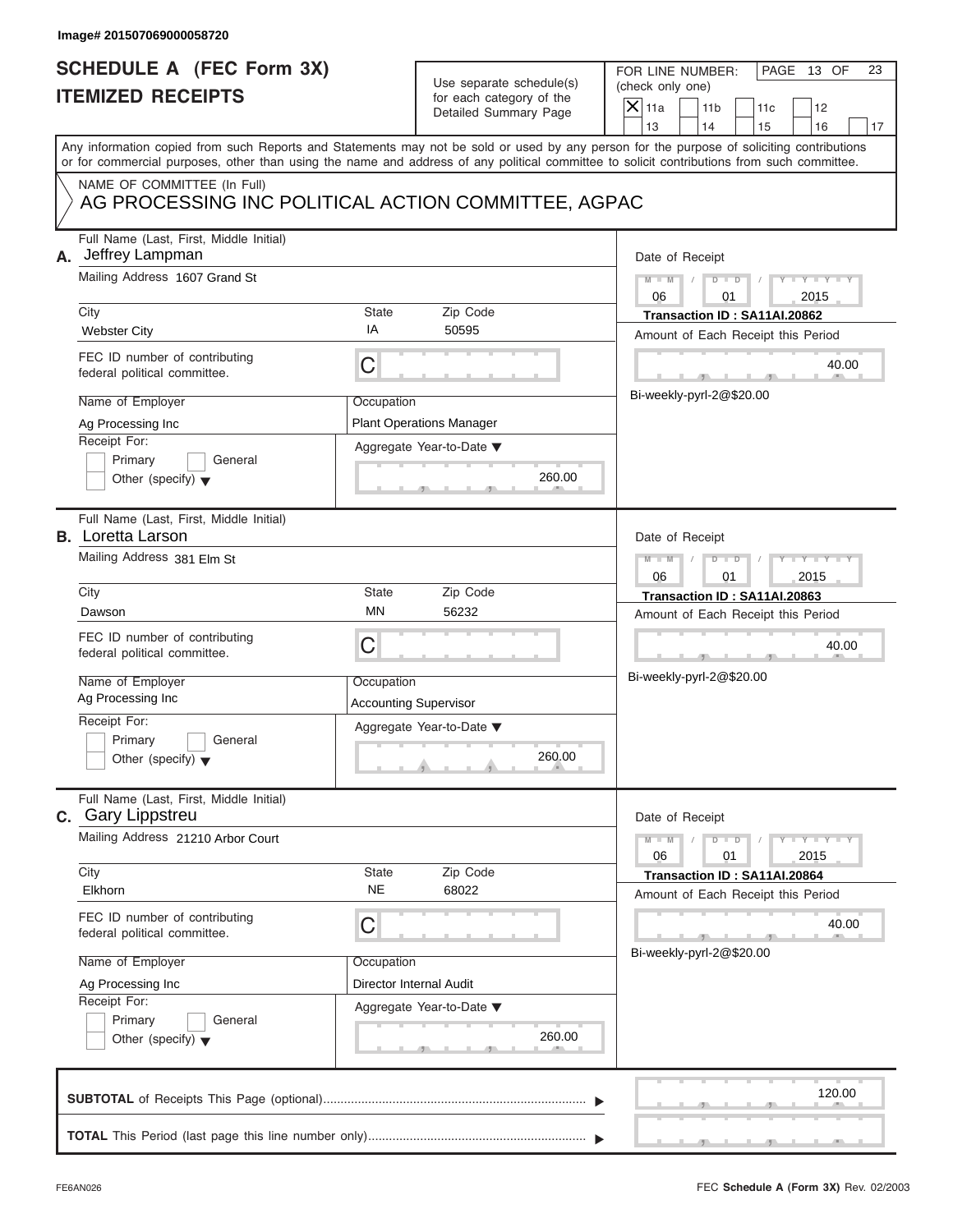| Image# 201507069000058721                                                                                                                                                                                                                                                               |                                                           |                                                                               |                                                                                                                                |          |
|-----------------------------------------------------------------------------------------------------------------------------------------------------------------------------------------------------------------------------------------------------------------------------------------|-----------------------------------------------------------|-------------------------------------------------------------------------------|--------------------------------------------------------------------------------------------------------------------------------|----------|
| <b>SCHEDULE A (FEC Form 3X)</b><br><b>ITEMIZED RECEIPTS</b>                                                                                                                                                                                                                             |                                                           | Use separate schedule(s)<br>for each category of the<br>Detailed Summary Page | FOR LINE NUMBER:<br>PAGE 14 OF<br>(check only one)<br>$\mathsf{X}$ 11a<br>11 <sub>b</sub><br>11c<br>12<br>13<br>14<br>15<br>16 | 23<br>17 |
| Any information copied from such Reports and Statements may not be sold or used by any person for the purpose of soliciting contributions<br>or for commercial purposes, other than using the name and address of any political committee to solicit contributions from such committee. |                                                           |                                                                               |                                                                                                                                |          |
| NAME OF COMMITTEE (In Full)<br>AG PROCESSING INC POLITICAL ACTION COMMITTEE, AGPAC                                                                                                                                                                                                      |                                                           |                                                                               |                                                                                                                                |          |
| Full Name (Last, First, Middle Initial)<br><b>Terry McClatchey</b><br>А.<br>Mailing Address 7307 SE Summit Dr                                                                                                                                                                           |                                                           |                                                                               | Date of Receipt<br>$M - M$<br>$D$ $D$<br>$Y = Y + Y + Y$                                                                       |          |
| City                                                                                                                                                                                                                                                                                    | State                                                     | Zip Code                                                                      | 06<br>01<br>2015<br>Transaction ID: SA11AI.20865                                                                               |          |
| St. Joseph                                                                                                                                                                                                                                                                              | <b>MO</b>                                                 | 64507                                                                         | Amount of Each Receipt this Period                                                                                             |          |
| FEC ID number of contributing<br>federal political committee.                                                                                                                                                                                                                           | С                                                         |                                                                               |                                                                                                                                | 40.00    |
| Name of Employer<br>Ag Processing Inc                                                                                                                                                                                                                                                   | Occupation                                                | Merchandising Manager                                                         | Bi-weekly-pyrl-2@\$20.00                                                                                                       |          |
| Receipt For:<br>Primary<br>General<br>Other (specify) $\blacktriangledown$                                                                                                                                                                                                              | Aggregate Year-to-Date ▼                                  |                                                                               |                                                                                                                                |          |
| Full Name (Last, First, Middle Initial)<br><b>B.</b> Kent A McDermott                                                                                                                                                                                                                   |                                                           |                                                                               | Date of Receipt                                                                                                                |          |
| Mailing Address PO Box 320                                                                                                                                                                                                                                                              | $M - M$<br>$D - I - D$<br>Y T Y T Y T<br>2015<br>06<br>01 |                                                                               |                                                                                                                                |          |
| City                                                                                                                                                                                                                                                                                    | State                                                     | Zip Code                                                                      | Transaction ID: SA11AI.20866                                                                                                   |          |
| Minden                                                                                                                                                                                                                                                                                  | ΙA                                                        | 51553                                                                         | Amount of Each Receipt this Period                                                                                             |          |
| FEC ID number of contributing<br>federal political committee.                                                                                                                                                                                                                           | C                                                         |                                                                               |                                                                                                                                | 40.00    |
| Name of Employer<br>Ag Processing Inc                                                                                                                                                                                                                                                   | Occupation                                                | <b>Manager Networking Services</b>                                            | Bi-weekly-pyrl-2@\$20.00                                                                                                       |          |
| Receipt For:<br>Primary<br>General<br>Other (specify) $\blacktriangledown$                                                                                                                                                                                                              |                                                           | Aggregate Year-to-Date ▼<br>260.00                                            |                                                                                                                                |          |
| Full Name (Last, First, Middle Initial)<br>C. Mark J Meierotto                                                                                                                                                                                                                          |                                                           |                                                                               | Date of Receipt                                                                                                                |          |
| Mailing Address 3473 Ironwood                                                                                                                                                                                                                                                           |                                                           |                                                                               | $M - M$<br>$\mathbf{I} = \mathbf{Y} + \mathbf{Y}$<br>$D$ $D$<br>06<br>01<br>2015                                               |          |
| City<br>Manly                                                                                                                                                                                                                                                                           | State<br>ΙA                                               | Zip Code<br>50456                                                             | Transaction ID: SA11AI.20867<br>Amount of Each Receipt this Period                                                             |          |
| FEC ID number of contributing<br>federal political committee.                                                                                                                                                                                                                           | С                                                         |                                                                               |                                                                                                                                | 40.00    |
| Name of Employer                                                                                                                                                                                                                                                                        | Occupation                                                |                                                                               | Bi-weekly-pyrl-2@\$20.00                                                                                                       |          |
| Ag Processing Inc                                                                                                                                                                                                                                                                       |                                                           | Merchandising Manager                                                         |                                                                                                                                |          |
| Receipt For:<br>Primary<br>General<br>Other (specify) $\blacktriangledown$                                                                                                                                                                                                              |                                                           | Aggregate Year-to-Date ▼<br>260.00                                            |                                                                                                                                |          |
|                                                                                                                                                                                                                                                                                         |                                                           |                                                                               | 120.00                                                                                                                         |          |
|                                                                                                                                                                                                                                                                                         |                                                           |                                                                               |                                                                                                                                |          |

S S S , , .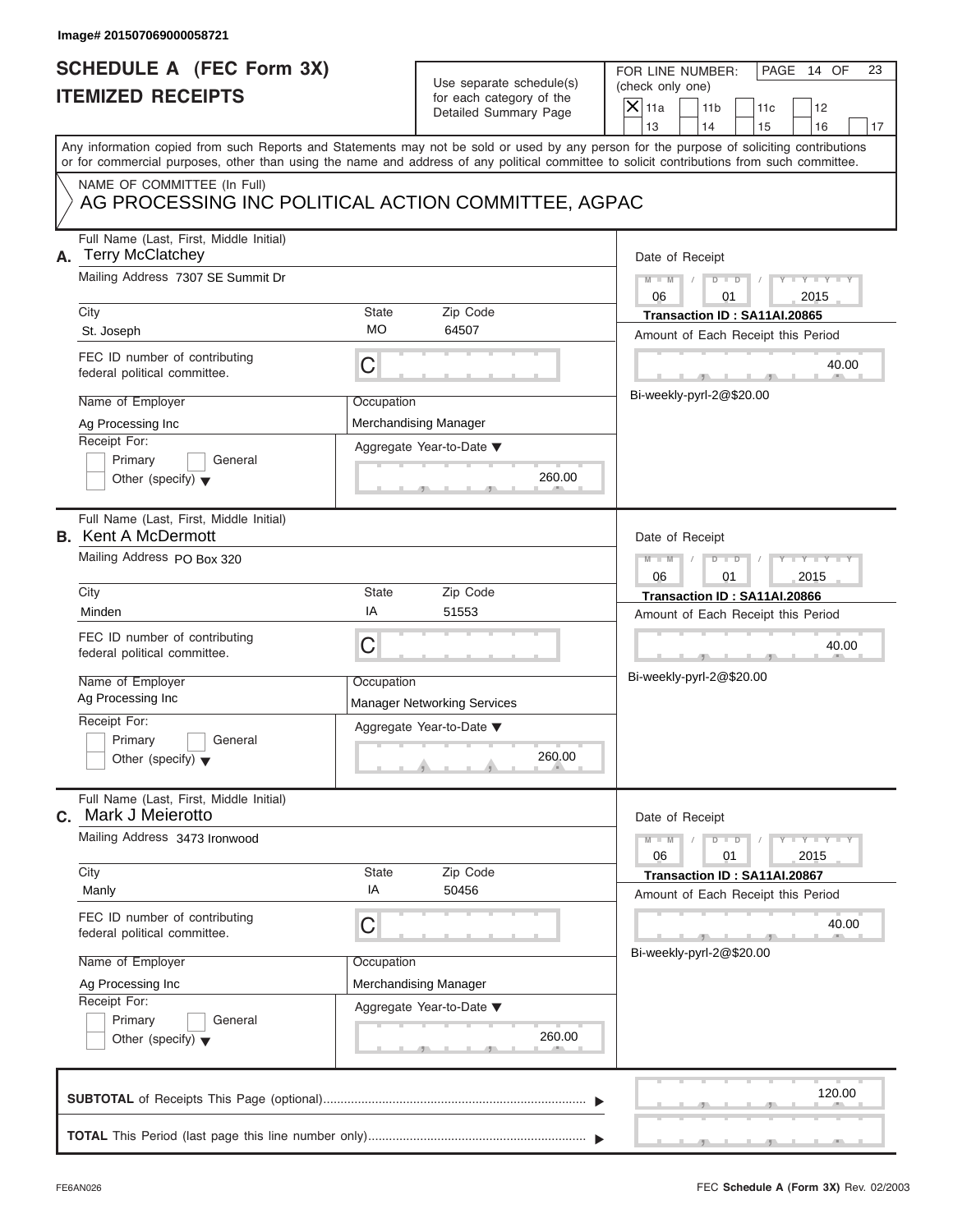| Image# 201507069000058722                                                                                                                                                                                                                                                                                         |                                                                                                                          |        |                                                                                                                                                                                     |
|-------------------------------------------------------------------------------------------------------------------------------------------------------------------------------------------------------------------------------------------------------------------------------------------------------------------|--------------------------------------------------------------------------------------------------------------------------|--------|-------------------------------------------------------------------------------------------------------------------------------------------------------------------------------------|
| <b>SCHEDULE A (FEC Form 3X)</b><br><b>ITEMIZED RECEIPTS</b>                                                                                                                                                                                                                                                       | Use separate schedule(s)<br>for each category of the<br>Detailed Summary Page                                            |        | FOR LINE NUMBER:<br>PAGE 15 OF<br>23<br>(check only one)<br>$\overline{X}$ 11a<br>11 <sub>b</sub><br>11c<br>12<br>13<br>14<br>15<br>16<br>17                                        |
| Any information copied from such Reports and Statements may not be sold or used by any person for the purpose of soliciting contributions<br>or for commercial purposes, other than using the name and address of any political committee to solicit contributions from such committee.                           |                                                                                                                          |        |                                                                                                                                                                                     |
| NAME OF COMMITTEE (In Full)<br>AG PROCESSING INC POLITICAL ACTION COMMITTEE, AGPAC                                                                                                                                                                                                                                |                                                                                                                          |        |                                                                                                                                                                                     |
| Full Name (Last, First, Middle Initial)<br>A. Calvin Meyer<br>Mailing Address 4136 Country Rd 37<br>City<br>Blair                                                                                                                                                                                                 | State<br>Zip Code<br><b>NE</b><br>68008                                                                                  |        | Date of Receipt<br>$M - M$<br>$D$ $D$<br>$Y - Y - I$<br>2015<br>06<br>01<br>Transaction ID: SA11AI.20834<br>Amount of Each Receipt this Period                                      |
| FEC ID number of contributing<br>federal political committee.<br>Name of Employer<br>Ag Processing Inc<br>Receipt For:<br>Primary<br>General<br>Other (specify) $\blacktriangledown$                                                                                                                              | C<br>Occupation<br>Grp VP Proc, RefOils & RenFuel<br>Aggregate Year-to-Date ▼                                            | 780.00 | 120.00<br>Bi-weekly-pyrl-2@\$60.00                                                                                                                                                  |
| Full Name (Last, First, Middle Initial)<br><b>B.</b> Terry Monger<br>Mailing Address 4602 Badger<br>City<br>Saint Joseph<br>FEC ID number of contributing<br>federal political committee.<br>Name of Employer<br>Ag Processing Inc<br>Receipt For:<br>Primary<br>General<br>Other (specify) $\blacktriangledown$  | State<br>Zip Code<br><b>MO</b><br>64506<br>С<br>Occupation<br><b>Plant Superintendent</b><br>Aggregate Year-to-Date ▼    | 260.00 | Date of Receipt<br>$M - M$<br>$D$ $D$<br>$Y - Y - I$<br>06<br>01<br>2015<br>Transaction ID: SA11AI.20868<br>Amount of Each Receipt this Period<br>40.00<br>Bi-weekly-pyrl-2@\$20.00 |
| Full Name (Last, First, Middle Initial)<br><b>C.</b> Karl Montgomery<br>Mailing Address 2304 N 172nd Ave<br>City<br>Omaha<br>FEC ID number of contributing<br>federal political committee.<br>Name of Employer<br>Ag Processing Inc<br>Receipt For:<br>Primary<br>General<br>Other (specify) $\blacktriangledown$ | Zip Code<br>State<br><b>NE</b><br>68116<br>С<br>Occupation<br>Manager of Financial Reporting<br>Aggregate Year-to-Date ▼ | 260.00 | Date of Receipt<br>$Y - Y$<br>$M - M$<br>$D$ $D$<br>2015<br>06<br>01<br>Transaction ID: SA11AI.20869<br>Amount of Each Receipt this Period<br>40.00<br>Bi-weekly-pyrl-2@\$20.00     |
|                                                                                                                                                                                                                                                                                                                   |                                                                                                                          |        | 200.00                                                                                                                                                                              |

 $\overline{y}$  , . . . . . . . . . . .  $\overline{y}$  , .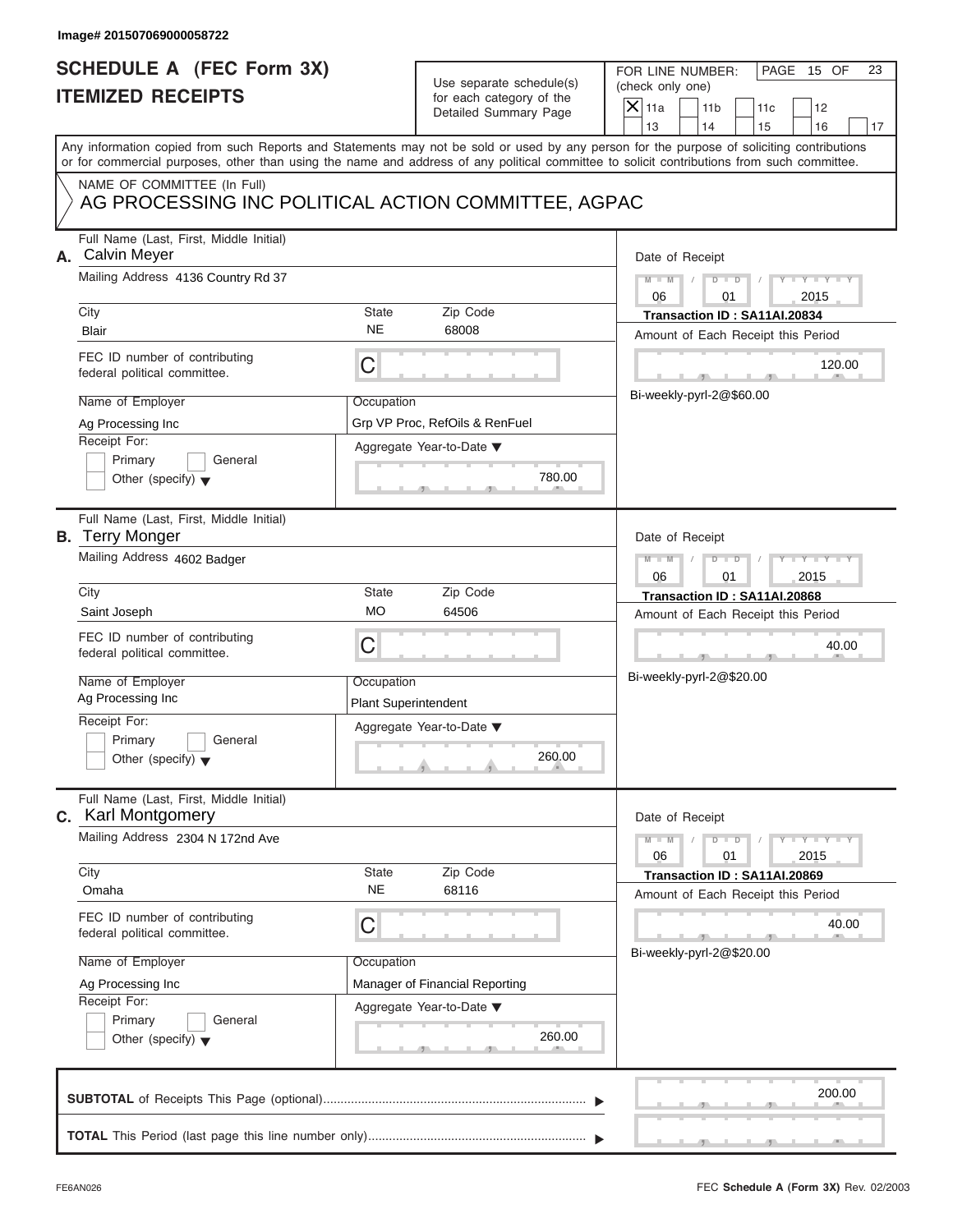# Use separate schedule(s) (check only one)<br>for each category of the  $\Box$

| Image# 201507069000058723                                                          |                                  |                                                      |                                                                                                                                                                                                                                                                                         |
|------------------------------------------------------------------------------------|----------------------------------|------------------------------------------------------|-----------------------------------------------------------------------------------------------------------------------------------------------------------------------------------------------------------------------------------------------------------------------------------------|
| <b>SCHEDULE A (FEC Form 3X)</b><br><b>ITEMIZED RECEIPTS</b>                        |                                  | Use separate schedule(s)<br>for each category of the | FOR LINE NUMBER:<br>PAGE 16 OF<br>23<br>(check only one)                                                                                                                                                                                                                                |
|                                                                                    |                                  | Detailed Summary Page                                | $\overline{X}$ 11a<br>11 <sub>b</sub><br>11c<br>12<br>13<br>14<br>15<br>16<br>17                                                                                                                                                                                                        |
|                                                                                    |                                  |                                                      | Any information copied from such Reports and Statements may not be sold or used by any person for the purpose of soliciting contributions<br>or for commercial purposes, other than using the name and address of any political committee to solicit contributions from such committee. |
| NAME OF COMMITTEE (In Full)<br>AG PROCESSING INC POLITICAL ACTION COMMITTEE, AGPAC |                                  |                                                      |                                                                                                                                                                                                                                                                                         |
| Full Name (Last, First, Middle Initial)<br>Ramanathan Narayanan<br>А.              |                                  |                                                      | Date of Receipt                                                                                                                                                                                                                                                                         |
| Mailing Address 2012 S 194th St                                                    |                                  |                                                      | $D$ $D$<br>$Y - Y - Y - Y - Y$<br>$M - M$<br>06<br>2015<br>01                                                                                                                                                                                                                           |
| City                                                                               | <b>State</b>                     | Zip Code                                             | Transaction ID: SA11AI.20870                                                                                                                                                                                                                                                            |
| Omaha                                                                              | <b>NE</b>                        | 68130                                                | Amount of Each Receipt this Period                                                                                                                                                                                                                                                      |
| FEC ID number of contributing<br>federal political committee.                      | C                                |                                                      | 40.00                                                                                                                                                                                                                                                                                   |
| Name of Employer                                                                   | Occupation                       |                                                      | Bi-weekly-pyrl-2@\$20.00                                                                                                                                                                                                                                                                |
| Ag Processing Inc                                                                  | Dir Refined Oils Ops             |                                                      |                                                                                                                                                                                                                                                                                         |
| Receipt For:<br>Primary<br>General<br>Other (specify) $\blacktriangledown$         |                                  | Aggregate Year-to-Date ▼<br>260.00                   |                                                                                                                                                                                                                                                                                         |
| Full Name (Last, First, Middle Initial)<br><b>B.</b> Steve Nogel                   |                                  |                                                      | Date of Receipt                                                                                                                                                                                                                                                                         |
| Mailing Address 16636 Mason St.                                                    |                                  |                                                      | Y TY TY<br>$M - M$<br>$D$ $D$                                                                                                                                                                                                                                                           |
|                                                                                    |                                  |                                                      | 06<br>2015<br>01                                                                                                                                                                                                                                                                        |
| City                                                                               | <b>State</b>                     | Zip Code                                             | Transaction ID: SA11AI.20838                                                                                                                                                                                                                                                            |
| Omaha                                                                              | <b>NE</b>                        | 68118                                                | Amount of Each Receipt this Period                                                                                                                                                                                                                                                      |
| FEC ID number of contributing<br>federal political committee.                      | C                                |                                                      | 80.00<br>$-7-$                                                                                                                                                                                                                                                                          |
| Name of Employer<br>Ag Processing Inc                                              | Occupation<br>VP Renewable Fuels |                                                      | Bi-weekly-pyrl-2@\$40.00                                                                                                                                                                                                                                                                |
| Receipt For:<br>Primary<br>General<br>Other (specify) $\blacktriangledown$         |                                  | Aggregate Year-to-Date ▼<br>520.00                   |                                                                                                                                                                                                                                                                                         |
| Full Name (Last, First, Middle Initial)<br>C. Carl Parker                          |                                  |                                                      | Date of Receipt                                                                                                                                                                                                                                                                         |
| Mailing Address 17321 M st                                                         |                                  |                                                      | $Y = Y$<br>$M - M$<br>$D$ $D$<br>06<br>2015<br>01                                                                                                                                                                                                                                       |
| City                                                                               | State                            | Zip Code                                             | Transaction ID: SA11AI.20871                                                                                                                                                                                                                                                            |
| Omaha                                                                              | <b>NE</b>                        | 68135                                                | Amount of Each Receipt this Period                                                                                                                                                                                                                                                      |
| FEC ID number of contributing<br>federal political committee.                      | C                                |                                                      | 40.00                                                                                                                                                                                                                                                                                   |
| Name of Employer                                                                   | Occupation                       |                                                      | Bi-weekly-pyrl-2@\$20.00                                                                                                                                                                                                                                                                |
| Ag Processing Inc                                                                  |                                  | <b>Director Bulk Services</b>                        |                                                                                                                                                                                                                                                                                         |
| Receipt For:<br>Primary<br>General<br>Other (specify) $\blacktriangledown$         |                                  | Aggregate Year-to-Date ▼<br>260.00                   |                                                                                                                                                                                                                                                                                         |
|                                                                                    |                                  |                                                      | 160.00                                                                                                                                                                                                                                                                                  |
|                                                                                    |                                  |                                                      |                                                                                                                                                                                                                                                                                         |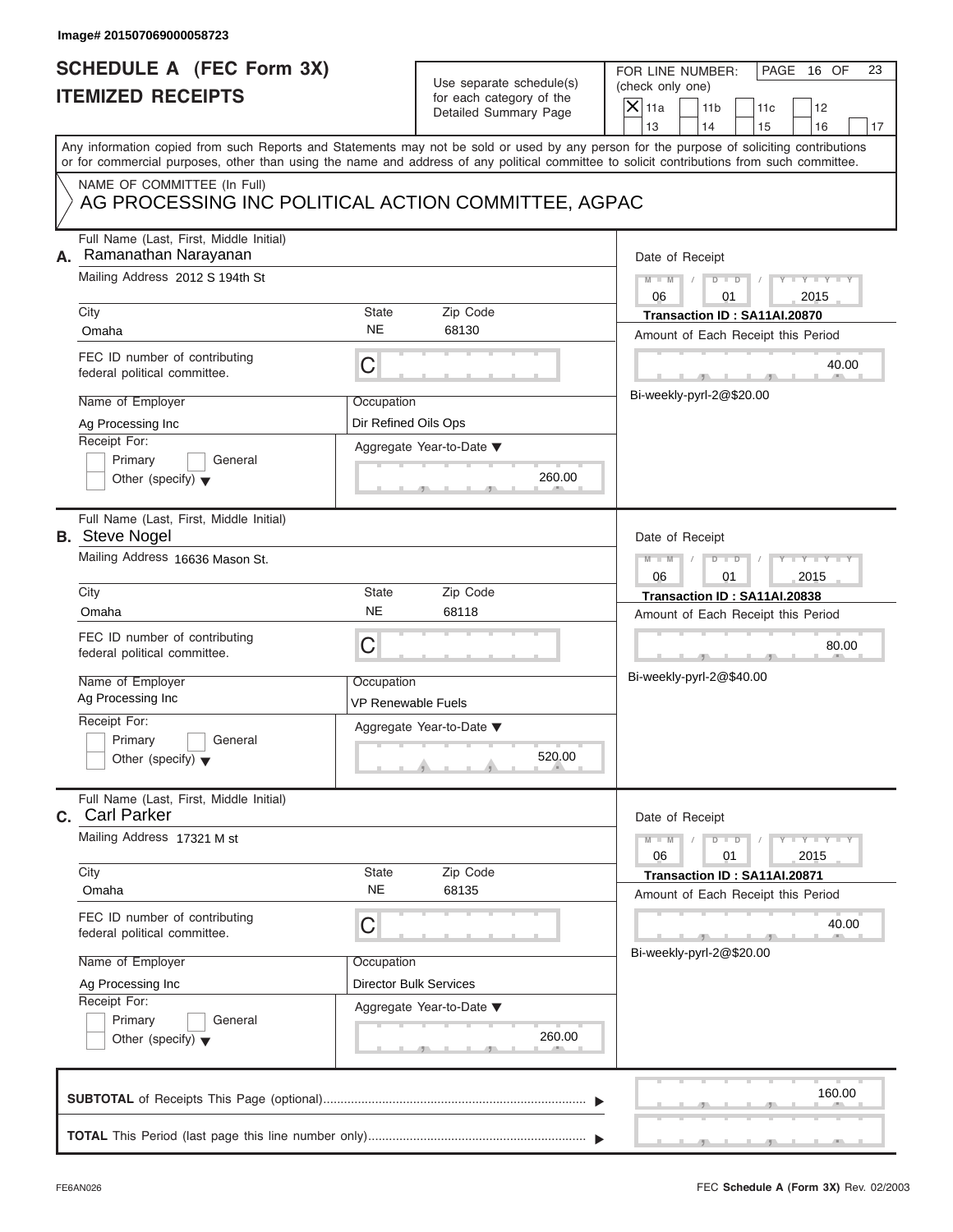| <b>SCHEDULE A (FEC Form 3X)</b><br>FOR LINE NUMBER:<br>PAGE 17 OF<br>Use separate schedule(s)<br>(check only one)<br><b>ITEMIZED RECEIPTS</b><br>for each category of the<br>$\overline{X}$ 11a<br>11 <sub>b</sub><br>11c<br>12<br>Detailed Summary Page<br>13<br>14<br>15<br>16<br>Any information copied from such Reports and Statements may not be sold or used by any person for the purpose of soliciting contributions<br>or for commercial purposes, other than using the name and address of any political committee to solicit contributions from such committee.<br>NAME OF COMMITTEE (In Full)<br>AG PROCESSING INC POLITICAL ACTION COMMITTEE, AGPAC<br>Full Name (Last, First, Middle Initial)<br>A. Sarah Perry<br>Date of Receipt<br>Mailing Address 13659 W Street<br>$M - M$<br>$D$ $D$<br>Y TYT<br>2015<br>06<br>01<br>State<br>Zip Code<br>City<br>Transaction ID: SA11AI.20872<br><b>NE</b><br>68137<br>Omaha<br>Amount of Each Receipt this Period<br>FEC ID number of contributing<br>C<br>40.00<br>federal political committee.<br>Bi-weekly-pyrl-2@\$20.00<br>Name of Employer<br>Occupation<br>Ag Processing Inc<br>Manager Logistic, Veg Oils/Indus Produc<br>Receipt For:<br>Aggregate Year-to-Date ▼<br>Primary<br>General<br>260.00<br>Other (specify) $\blacktriangledown$<br>Full Name (Last, First, Middle Initial)<br><b>B.</b> Adam Piper<br>Date of Receipt<br>Mailing Address 1405 SW 1st St<br>$M - M$<br>$D$ $D$<br>$Y - Y - I$<br>06<br>01<br>2015<br>State<br>Zip Code<br>City<br>Transaction ID: SA11AI.20873<br>ΙA<br>Eagle Grove<br>50533<br>Amount of Each Receipt this Period<br>FEC ID number of contributing<br>C<br>40.00<br>federal political committee.<br>Bi-weekly-pyrl-2@\$20.00<br>Name of Employer<br>Occupation<br>Ag Processing Inc<br>Merchandising Manager<br>Receipt For:<br>Aggregate Year-to-Date ▼<br>Primary<br>General<br>260.00<br>Other (specify) $\blacktriangledown$<br>Full Name (Last, First, Middle Initial)<br>C. Scott Quick<br>Date of Receipt<br>Mailing Address 637 Hackberry Street<br>$Y - Y$<br>$M - M$<br>$D - D$<br>2015<br>06<br>01<br>Zip Code<br>City<br>State<br>Transaction ID: SA11AI.20874<br>MN<br>56232<br>Dawson<br>Amount of Each Receipt this Period<br>FEC ID number of contributing<br>С<br>40.00<br>federal political committee.<br>Bi-weekly-pyrl-2@\$20.00<br>Name of Employer<br>Occupation<br>Marketing Manager<br>Ag Processing Inc<br>Receipt For:<br>Aggregate Year-to-Date ▼<br>Primary<br>General<br>260.00<br>Other (specify) $\blacktriangledown$<br>120.00 | Image# 201507069000058724 |  |          |
|--------------------------------------------------------------------------------------------------------------------------------------------------------------------------------------------------------------------------------------------------------------------------------------------------------------------------------------------------------------------------------------------------------------------------------------------------------------------------------------------------------------------------------------------------------------------------------------------------------------------------------------------------------------------------------------------------------------------------------------------------------------------------------------------------------------------------------------------------------------------------------------------------------------------------------------------------------------------------------------------------------------------------------------------------------------------------------------------------------------------------------------------------------------------------------------------------------------------------------------------------------------------------------------------------------------------------------------------------------------------------------------------------------------------------------------------------------------------------------------------------------------------------------------------------------------------------------------------------------------------------------------------------------------------------------------------------------------------------------------------------------------------------------------------------------------------------------------------------------------------------------------------------------------------------------------------------------------------------------------------------------------------------------------------------------------------------------------------------------------------------------------------------------------------------------------------------------------------------------------------------------------------------------------------------------------------------------------------------------------------------------------------------------------------------------------------------------------------------------------------------------------------------------------------------------------------------|---------------------------|--|----------|
|                                                                                                                                                                                                                                                                                                                                                                                                                                                                                                                                                                                                                                                                                                                                                                                                                                                                                                                                                                                                                                                                                                                                                                                                                                                                                                                                                                                                                                                                                                                                                                                                                                                                                                                                                                                                                                                                                                                                                                                                                                                                                                                                                                                                                                                                                                                                                                                                                                                                                                                                                                          |                           |  | 23<br>17 |
|                                                                                                                                                                                                                                                                                                                                                                                                                                                                                                                                                                                                                                                                                                                                                                                                                                                                                                                                                                                                                                                                                                                                                                                                                                                                                                                                                                                                                                                                                                                                                                                                                                                                                                                                                                                                                                                                                                                                                                                                                                                                                                                                                                                                                                                                                                                                                                                                                                                                                                                                                                          |                           |  |          |
|                                                                                                                                                                                                                                                                                                                                                                                                                                                                                                                                                                                                                                                                                                                                                                                                                                                                                                                                                                                                                                                                                                                                                                                                                                                                                                                                                                                                                                                                                                                                                                                                                                                                                                                                                                                                                                                                                                                                                                                                                                                                                                                                                                                                                                                                                                                                                                                                                                                                                                                                                                          |                           |  |          |
|                                                                                                                                                                                                                                                                                                                                                                                                                                                                                                                                                                                                                                                                                                                                                                                                                                                                                                                                                                                                                                                                                                                                                                                                                                                                                                                                                                                                                                                                                                                                                                                                                                                                                                                                                                                                                                                                                                                                                                                                                                                                                                                                                                                                                                                                                                                                                                                                                                                                                                                                                                          |                           |  |          |
|                                                                                                                                                                                                                                                                                                                                                                                                                                                                                                                                                                                                                                                                                                                                                                                                                                                                                                                                                                                                                                                                                                                                                                                                                                                                                                                                                                                                                                                                                                                                                                                                                                                                                                                                                                                                                                                                                                                                                                                                                                                                                                                                                                                                                                                                                                                                                                                                                                                                                                                                                                          |                           |  |          |
|                                                                                                                                                                                                                                                                                                                                                                                                                                                                                                                                                                                                                                                                                                                                                                                                                                                                                                                                                                                                                                                                                                                                                                                                                                                                                                                                                                                                                                                                                                                                                                                                                                                                                                                                                                                                                                                                                                                                                                                                                                                                                                                                                                                                                                                                                                                                                                                                                                                                                                                                                                          |                           |  |          |
|                                                                                                                                                                                                                                                                                                                                                                                                                                                                                                                                                                                                                                                                                                                                                                                                                                                                                                                                                                                                                                                                                                                                                                                                                                                                                                                                                                                                                                                                                                                                                                                                                                                                                                                                                                                                                                                                                                                                                                                                                                                                                                                                                                                                                                                                                                                                                                                                                                                                                                                                                                          |                           |  |          |
|                                                                                                                                                                                                                                                                                                                                                                                                                                                                                                                                                                                                                                                                                                                                                                                                                                                                                                                                                                                                                                                                                                                                                                                                                                                                                                                                                                                                                                                                                                                                                                                                                                                                                                                                                                                                                                                                                                                                                                                                                                                                                                                                                                                                                                                                                                                                                                                                                                                                                                                                                                          |                           |  |          |

S S S , , .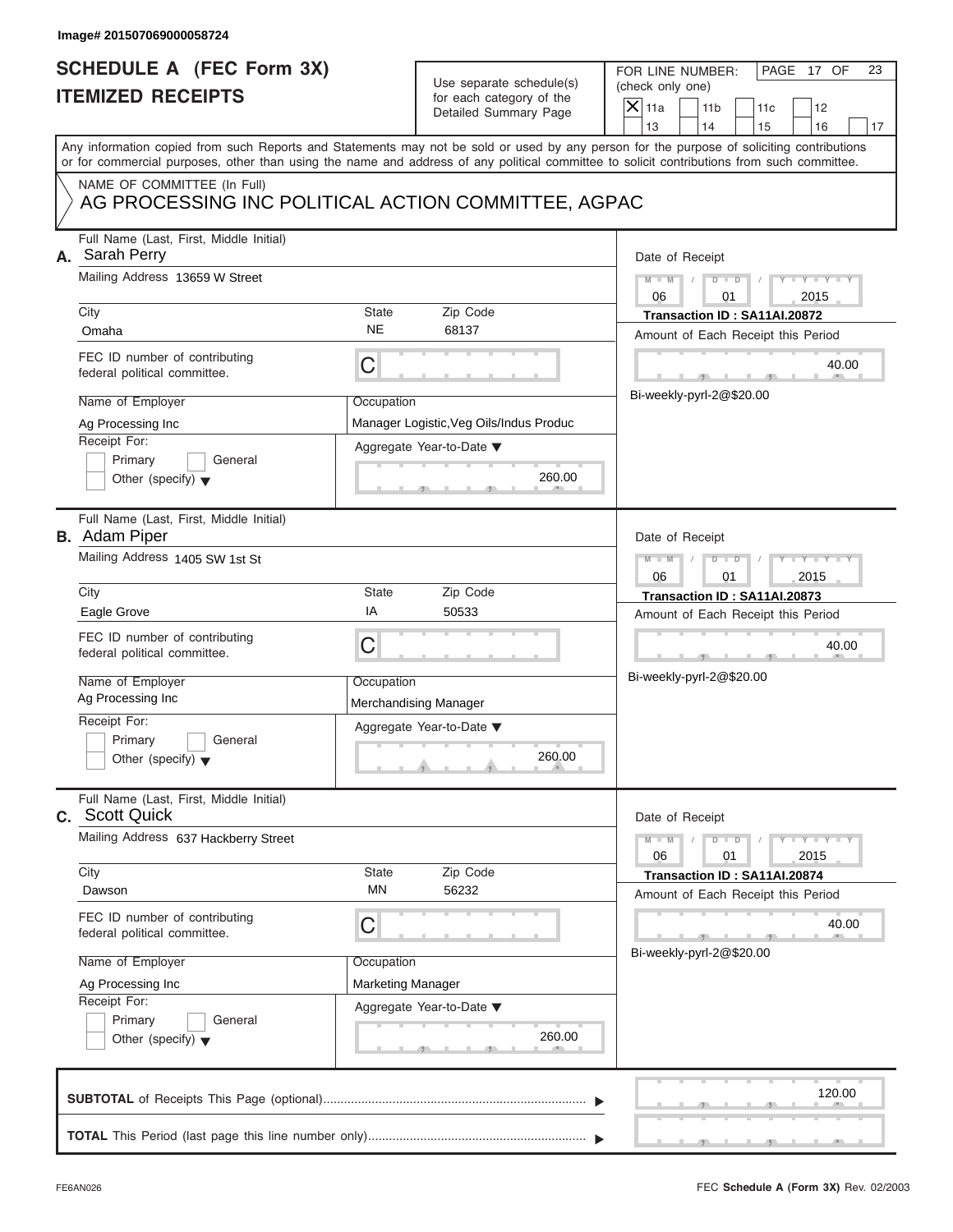# Use separate schedule(s) (check only one)<br>for each category of the  $\Box$

| Image# 201507069000058725                                                          |                                           |                                                                               |                                                                                                                                                                                                                                                                                         |
|------------------------------------------------------------------------------------|-------------------------------------------|-------------------------------------------------------------------------------|-----------------------------------------------------------------------------------------------------------------------------------------------------------------------------------------------------------------------------------------------------------------------------------------|
| <b>SCHEDULE A (FEC Form 3X)</b><br><b>ITEMIZED RECEIPTS</b>                        |                                           | Use separate schedule(s)<br>for each category of the<br>Detailed Summary Page | FOR LINE NUMBER:<br>PAGE 18 OF<br>23<br>(check only one)<br>$\mathsf{X}$ 11a<br>11 <sub>b</sub><br>11c<br>12<br>13<br>14<br>16<br>15<br>17                                                                                                                                              |
|                                                                                    |                                           |                                                                               | Any information copied from such Reports and Statements may not be sold or used by any person for the purpose of soliciting contributions<br>or for commercial purposes, other than using the name and address of any political committee to solicit contributions from such committee. |
| NAME OF COMMITTEE (In Full)<br>AG PROCESSING INC POLITICAL ACTION COMMITTEE, AGPAC |                                           |                                                                               |                                                                                                                                                                                                                                                                                         |
| Full Name (Last, First, Middle Initial)<br>Dennis Rademacher<br>А.                 |                                           |                                                                               | Date of Receipt                                                                                                                                                                                                                                                                         |
| Mailing Address 1016 S 220th                                                       |                                           |                                                                               | $Y - Y - Y - Y - Y$<br>$M - M$<br>$D$ $D$<br>06<br>2015<br>01                                                                                                                                                                                                                           |
| City<br>Elkhorn                                                                    | State<br><b>NE</b>                        | Zip Code<br>68022-1751                                                        | Transaction ID: SA11AI.20839<br>Amount of Each Receipt this Period                                                                                                                                                                                                                      |
| FEC ID number of contributing<br>federal political committee.                      | С                                         |                                                                               | 80.00                                                                                                                                                                                                                                                                                   |
| Name of Employer<br>Ag Processing Inc                                              | Occupation                                | <b>VP Corporate Controller</b>                                                | Bi-weekly-pyrl-2@\$40.00                                                                                                                                                                                                                                                                |
| Receipt For:<br>Primary<br>General<br>Other (specify) $\blacktriangledown$         |                                           | Aggregate Year-to-Date ▼<br>520.00                                            |                                                                                                                                                                                                                                                                                         |
| Full Name (Last, First, Middle Initial)<br><b>B.</b> John Ramsey                   |                                           |                                                                               | Date of Receipt                                                                                                                                                                                                                                                                         |
| Mailing Address 1103 Elm St                                                        |                                           |                                                                               | $Y - Y - Y - Y - I$<br>$M - M$<br>$D$ $\Box$ $D$<br>06<br>01<br>2015                                                                                                                                                                                                                    |
| City<br>Manning                                                                    | State<br>ΙA                               | Zip Code<br>51455                                                             | Transaction ID: SA11AI.20841<br>Amount of Each Receipt this Period                                                                                                                                                                                                                      |
| FEC ID number of contributing<br>federal political committee.                      | С                                         |                                                                               | 50.00<br>$-1$                                                                                                                                                                                                                                                                           |
| Name of Employer<br>Ag Processing Inc                                              | Occupation<br><b>Plant Superintendent</b> |                                                                               | Bi-weekly-pyrl-2@\$25.00                                                                                                                                                                                                                                                                |
| Receipt For:<br>Primary<br>General<br>Other (specify) $\blacktriangledown$         |                                           | Aggregate Year-to-Date ▼<br>325.00                                            |                                                                                                                                                                                                                                                                                         |
| Full Name (Last, First, Middle Initial)<br><b>Michael Reed</b><br>С.               |                                           |                                                                               | Date of Receipt                                                                                                                                                                                                                                                                         |
| Mailing Address 8202 Dutch Hall Rd                                                 |                                           |                                                                               | $Y = Y$<br>$M - M$<br>$\overline{D}$<br>$\Box$<br>06<br>2015<br>01                                                                                                                                                                                                                      |
| City<br>Omaha                                                                      | State<br><b>NE</b>                        | Zip Code<br>68122                                                             | Transaction ID: SA11AI.20836<br>Amount of Each Receipt this Period                                                                                                                                                                                                                      |
| FEC ID number of contributing<br>federal political committee.                      | С                                         |                                                                               | 100.00                                                                                                                                                                                                                                                                                  |
| Name of Employer<br>Ag Processing Inc<br>Receipt For:                              | Occupation                                | Sr. Vice President Information Systems                                        | Bi-weekly-pyrl-2@\$50.00                                                                                                                                                                                                                                                                |
| Primary<br>General<br>Other (specify) $\blacktriangledown$                         |                                           | Aggregate Year-to-Date ▼<br>650.00                                            |                                                                                                                                                                                                                                                                                         |
|                                                                                    |                                           |                                                                               | 230.00                                                                                                                                                                                                                                                                                  |
|                                                                                    |                                           |                                                                               |                                                                                                                                                                                                                                                                                         |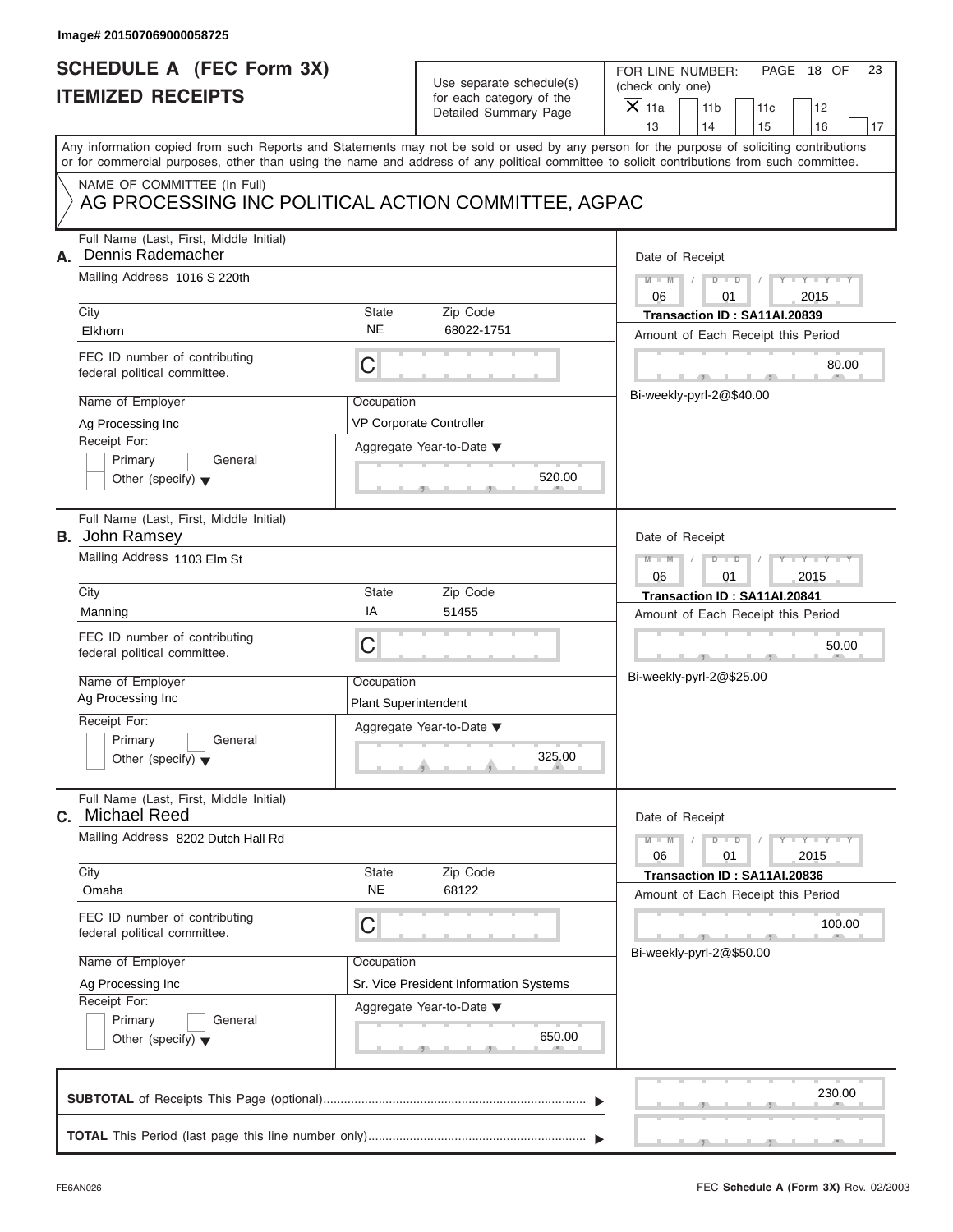| Image# 201507069000058726                                                                                                                                                            |                                               |                                                                               |                                                                                                                                                                                                                                                                                         |
|--------------------------------------------------------------------------------------------------------------------------------------------------------------------------------------|-----------------------------------------------|-------------------------------------------------------------------------------|-----------------------------------------------------------------------------------------------------------------------------------------------------------------------------------------------------------------------------------------------------------------------------------------|
| <b>SCHEDULE A (FEC Form 3X)</b><br><b>ITEMIZED RECEIPTS</b>                                                                                                                          |                                               | Use separate schedule(s)<br>for each category of the<br>Detailed Summary Page | FOR LINE NUMBER:<br>PAGE 19 OF<br>23<br>(check only one)<br>$\overline{X}$ 11a<br>11 <sub>b</sub><br>11c<br>12<br>13<br>14<br>15<br>16<br>17                                                                                                                                            |
|                                                                                                                                                                                      |                                               |                                                                               | Any information copied from such Reports and Statements may not be sold or used by any person for the purpose of soliciting contributions<br>or for commercial purposes, other than using the name and address of any political committee to solicit contributions from such committee. |
| NAME OF COMMITTEE (In Full)                                                                                                                                                          |                                               | AG PROCESSING INC POLITICAL ACTION COMMITTEE, AGPAC                           |                                                                                                                                                                                                                                                                                         |
| Full Name (Last, First, Middle Initial)<br>John Rever<br>А.<br>Mailing Address 4711 N Heatherwood Dr<br>City<br>St. Joseph                                                           | State<br><b>MO</b>                            | Zip Code<br>64506                                                             | Date of Receipt<br>$M - M$<br>$D$ $\Box$ $D$<br>$Y - Y - I$<br>2015<br>06<br>01<br>Transaction ID: SA11AI.20875<br>Amount of Each Receipt this Period                                                                                                                                   |
| FEC ID number of contributing<br>federal political committee.                                                                                                                        | C                                             |                                                                               | 40.00<br>Bi-weekly-pyrl-2@\$20.00                                                                                                                                                                                                                                                       |
| Name of Employer<br>Ag Processing Inc<br>Receipt For:<br>Primary<br>General<br>Other (specify) $\blacktriangledown$                                                                  | Occupation                                    | <b>Plant Operations Manager I</b><br>Aggregate Year-to-Date ▼<br>260.00       |                                                                                                                                                                                                                                                                                         |
| Full Name (Last, First, Middle Initial)<br><b>B.</b> Mark Sandeen<br>Mailing Address 1512 Gilder Ave                                                                                 |                                               |                                                                               | Date of Receipt<br>$M - M$<br>$D$ $D$<br>$Y - Y - I$<br>06<br>01<br>2015                                                                                                                                                                                                                |
| City<br>Bennington<br>FEC ID number of contributing<br>federal political committee.<br>Name of Employer                                                                              | State<br><b>NE</b><br>C<br>Occupation         | Zip Code<br>68007                                                             | Transaction ID: SA11AI.20876<br>Amount of Each Receipt this Period<br>40.00<br>Bi-weekly-pyrl-2@\$20.00                                                                                                                                                                                 |
| Ag Processing Inc<br>Receipt For:<br>Primary<br>General<br>Other (specify) $\blacktriangledown$                                                                                      |                                               | <b>VP Processing Marketing</b><br>Aggregate Year-to-Date ▼<br>260.00          |                                                                                                                                                                                                                                                                                         |
| Full Name (Last, First, Middle Initial)<br>C. Christian Schaffer<br>Mailing Address 13804 S 22nd St<br>Apt. 306<br>City<br><b>Bellevue</b>                                           | State<br><b>NE</b>                            | Zip Code<br>68123                                                             | Date of Receipt<br>$M - M$<br>$Y - Y$<br>$D - D$<br>2015<br>06<br>01<br>Transaction ID: SA11AI.20877<br>Amount of Each Receipt this Period                                                                                                                                              |
| FEC ID number of contributing<br>federal political committee.<br>Name of Employer<br>Ag Processing Inc<br>Receipt For:<br>Primary<br>General<br>Other (specify) $\blacktriangledown$ | С<br>Occupation<br><b>VP Export Marketing</b> | Aggregate Year-to-Date ▼<br>260.00                                            | 40.00<br>Bi-weekly-pyrl-2@\$20.00                                                                                                                                                                                                                                                       |
|                                                                                                                                                                                      |                                               |                                                                               | 120.00                                                                                                                                                                                                                                                                                  |
|                                                                                                                                                                                      |                                               |                                                                               |                                                                                                                                                                                                                                                                                         |

S S S , , .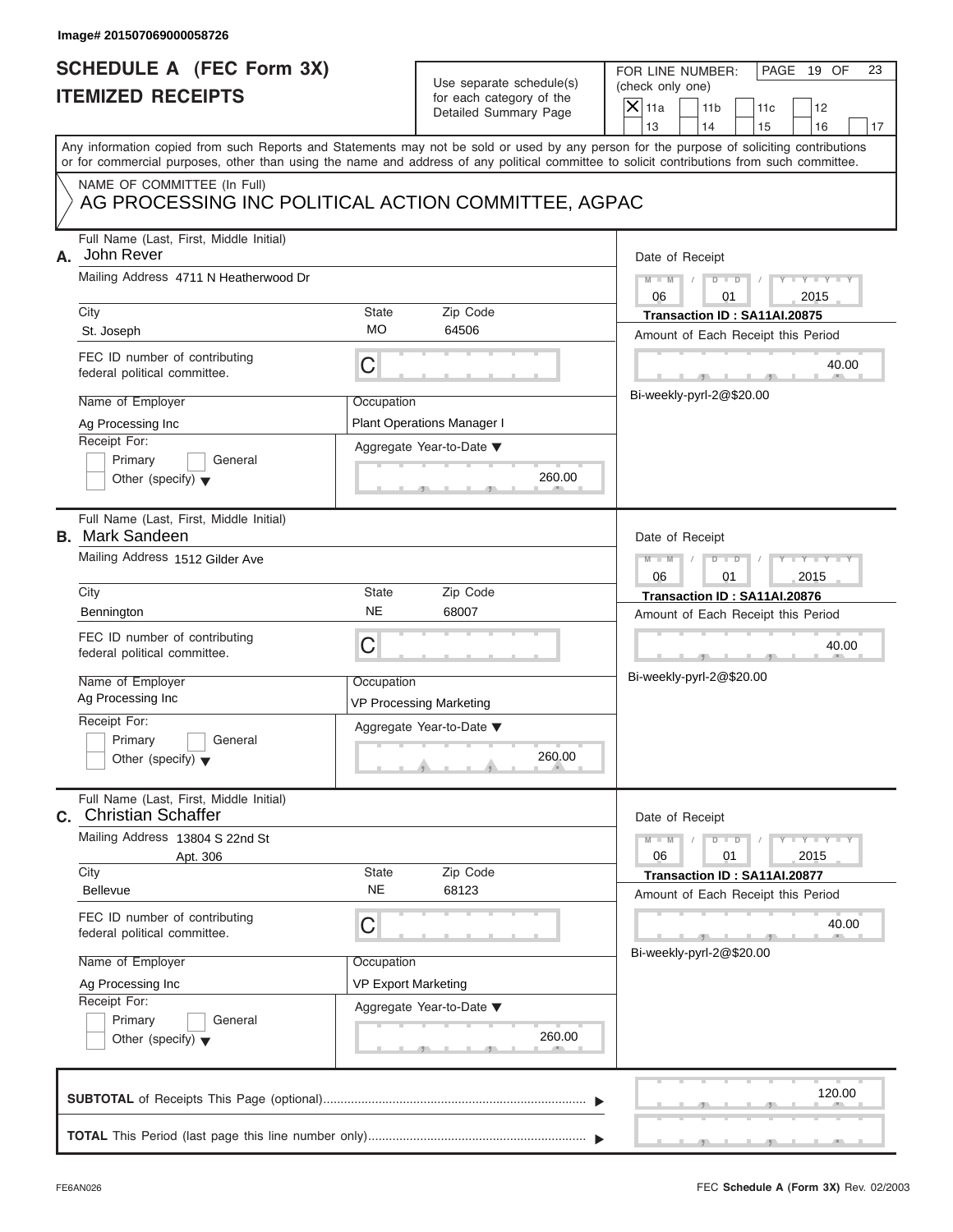|    | Image# 201507069000058727                                                                                                                  |                                                       |                                                                               |                                                                                                                                                                         |
|----|--------------------------------------------------------------------------------------------------------------------------------------------|-------------------------------------------------------|-------------------------------------------------------------------------------|-------------------------------------------------------------------------------------------------------------------------------------------------------------------------|
|    | <b>SCHEDULE A (FEC Form 3X)</b><br><b>ITEMIZED RECEIPTS</b>                                                                                |                                                       | Use separate schedule(s)<br>for each category of the<br>Detailed Summary Page | FOR LINE NUMBER:<br>PAGE 20 OF<br>23<br>(check only one)<br>$\mathsf{X}$ 11a<br>11 <sub>b</sub><br>11c<br>12                                                            |
|    | or for commercial purposes, other than using the name and address of any political committee to solicit contributions from such committee. |                                                       |                                                                               | 13<br>14<br>15<br>16<br>17<br>Any information copied from such Reports and Statements may not be sold or used by any person for the purpose of soliciting contributions |
|    | NAME OF COMMITTEE (In Full)<br>AG PROCESSING INC POLITICAL ACTION COMMITTEE, AGPAC                                                         |                                                       |                                                                               |                                                                                                                                                                         |
| А. | Full Name (Last, First, Middle Initial)<br><b>Adrian N Sealine</b><br>Mailing Address 25242 332nd St                                       |                                                       |                                                                               | Date of Receipt<br>$D$ $\Box$ $D$<br>$Y - Y - Y - Y$<br>$M - M$<br>2015<br>06<br>01                                                                                     |
|    | City<br>Sioux City                                                                                                                         | State<br>IA                                           | Zip Code<br>51108                                                             | Transaction ID: SA11AI.20878                                                                                                                                            |
|    | FEC ID number of contributing<br>federal political committee.                                                                              | С                                                     |                                                                               | Amount of Each Receipt this Period<br>40.00                                                                                                                             |
|    | Name of Employer<br>Ag Processing Inc<br>Receipt For:                                                                                      | Occupation<br>Sr. Merchandiser                        | Aggregate Year-to-Date ▼                                                      | Bi-weekly-pyrl-2@\$20.00                                                                                                                                                |
|    | Primary<br>General<br>Other (specify) $\blacktriangledown$                                                                                 |                                                       | 260.00                                                                        |                                                                                                                                                                         |
|    | Full Name (Last, First, Middle Initial)<br><b>B.</b> J. Keith Spackler                                                                     |                                                       |                                                                               | Date of Receipt                                                                                                                                                         |
|    | Mailing Address 24808 Jones Cir                                                                                                            | $M - M$<br>$D$ $D$<br>Y I Y I Y I<br>06<br>01<br>2015 |                                                                               |                                                                                                                                                                         |
|    | City<br>Waterloo                                                                                                                           | State<br><b>NE</b>                                    | Zip Code<br>68069                                                             | Transaction ID: SA11AI.20833                                                                                                                                            |
|    | FEC ID number of contributing<br>federal political committee.                                                                              | С                                                     |                                                                               | Amount of Each Receipt this Period<br>380.00                                                                                                                            |
|    | Name of Employer<br>Ag Processing Inc                                                                                                      | Occupation                                            | <b>CEO/General Manager</b>                                                    | Bi-weekly-pyrl-2@\$190.00                                                                                                                                               |
|    | Receipt For:<br>Primary<br>General<br>Other (specify) $\blacktriangledown$                                                                 |                                                       | Aggregate Year-to-Date ▼<br>2470.00                                           |                                                                                                                                                                         |
|    | Full Name (Last, First, Middle Initial)<br>C. Terry Sterk                                                                                  |                                                       |                                                                               | Date of Receipt                                                                                                                                                         |
|    | Mailing Address 433 10th Street                                                                                                            |                                                       |                                                                               | $Y - Y$<br>$M - M$<br>$D$ $D$<br>2015<br>06<br>01                                                                                                                       |
|    | City<br>Manning                                                                                                                            | State<br>IA                                           | Zip Code<br>51455                                                             | Transaction ID: SA11AI.20879<br>Amount of Each Receipt this Period                                                                                                      |
|    | FEC ID number of contributing<br>federal political committee.                                                                              | С                                                     |                                                                               | 40.00<br>Bi-weekly-pyrl-2@\$20.00                                                                                                                                       |
|    | Name of Employer                                                                                                                           | Occupation                                            |                                                                               |                                                                                                                                                                         |
|    | Ag Processing Inc<br>Receipt For:                                                                                                          |                                                       | <b>Plant Operations Manager I</b>                                             |                                                                                                                                                                         |
|    | Primary<br>General<br>Other (specify) $\blacktriangledown$                                                                                 |                                                       | Aggregate Year-to-Date ▼<br>260.00                                            |                                                                                                                                                                         |
|    |                                                                                                                                            |                                                       |                                                                               | 460.00                                                                                                                                                                  |
|    |                                                                                                                                            |                                                       |                                                                               |                                                                                                                                                                         |

S S S , , .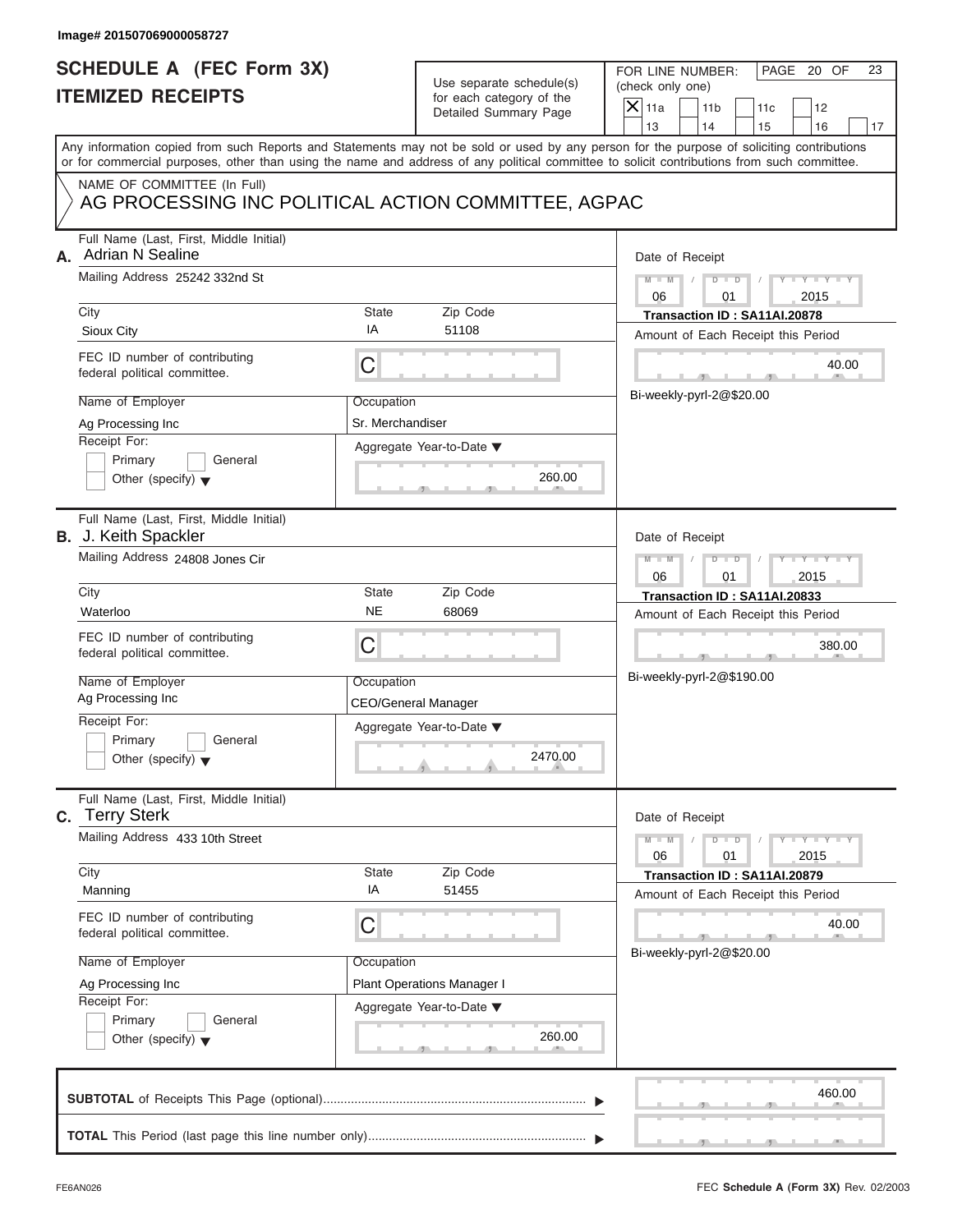# Use separate schedule(s) (check only one)<br>for each category of the  $\Box$

| Image# 201507069000058728                                                                                                                                                                                                                                                                                 |                                                                |                                                                               |                                                                                                                                                                                                         |
|-----------------------------------------------------------------------------------------------------------------------------------------------------------------------------------------------------------------------------------------------------------------------------------------------------------|----------------------------------------------------------------|-------------------------------------------------------------------------------|---------------------------------------------------------------------------------------------------------------------------------------------------------------------------------------------------------|
| <b>SCHEDULE A (FEC Form 3X)</b><br><b>ITEMIZED RECEIPTS</b>                                                                                                                                                                                                                                               |                                                                | Use separate schedule(s)<br>for each category of the<br>Detailed Summary Page | FOR LINE NUMBER:<br>PAGE 21 OF<br>23<br>(check only one)<br>$\overline{X}$ 11a<br>11 <sub>b</sub><br>11c<br>12<br>13<br>14<br>16<br>15<br>17                                                            |
| Any information copied from such Reports and Statements may not be sold or used by any person for the purpose of soliciting contributions<br>or for commercial purposes, other than using the name and address of any political committee to solicit contributions from such committee.                   |                                                                |                                                                               |                                                                                                                                                                                                         |
| NAME OF COMMITTEE (In Full)<br>AG PROCESSING INC POLITICAL ACTION COMMITTEE, AGPAC                                                                                                                                                                                                                        |                                                                |                                                                               |                                                                                                                                                                                                         |
| Full Name (Last, First, Middle Initial)<br>A. Roger W Strahm<br>Mailing Address 1616 S 17th St<br>City<br>Saint Joseph<br>FEC ID number of contributing                                                                                                                                                   | State<br><b>MO</b>                                             | Zip Code<br>64503                                                             | Date of Receipt<br>$Y - Y - Y - Y - Y$<br>$D$ $D$<br>$M - M$<br>06<br>2015<br>01<br>Transaction ID: SA11AI.20880<br>Amount of Each Receipt this Period                                                  |
| federal political committee.<br>Name of Employer<br>Ag Processing Inc<br>Receipt For:<br>Primary<br>General<br>Other (specify) $\blacktriangledown$                                                                                                                                                       | С<br>Occupation                                                | <b>Plant Operations Manager I</b><br>Aggregate Year-to-Date ▼<br>260.00       | 40.00<br>Bi-weekly-pyrl-2@\$20.00                                                                                                                                                                       |
| Full Name (Last, First, Middle Initial)<br><b>B.</b> Dawn Sundvold<br>Mailing Address PO Box 100<br>City<br>Manly<br>FEC ID number of contributing<br>federal political committee.<br>Name of Employer<br>Ag Processing Inc<br>Receipt For:<br>Primary<br>General<br>Other (specify) $\blacktriangledown$ | State<br>ΙA<br>С<br>Occupation<br><b>Accounting Supervisor</b> | Zip Code<br>50456<br>Aggregate Year-to-Date ▼<br>260.00                       | Date of Receipt<br>$D$ $\Box$ $D$<br>$Y = Y + Y + Y$<br>$M - M$<br>06<br>01<br>2015<br>Transaction ID: SA11AI.20881<br>Amount of Each Receipt this Period<br>40.00<br>$-7-$<br>Bi-weekly-pyrl-2@\$20.00 |
| Full Name (Last, First, Middle Initial)<br>C. Greg Twist<br>Mailing Address 17417 Walnut<br>City<br>Omaha<br>FEC ID number of contributing<br>federal political committee.<br>Name of Employer<br>Ag Processing Inc<br>Receipt For:<br>Primary<br>General<br>Other (specify) $\blacktriangledown$         | State<br><b>NE</b><br>С<br>Occupation<br>Sr. VP Transportation | Zip Code<br>68130<br>Aggregate Year-to-Date ▼<br>650.00                       | Date of Receipt<br>$Y = Y$<br>$M - M$<br>$\overline{D}$<br>$\Box$<br>06<br>2015<br>01<br>Transaction ID: SA11AI.20837<br>Amount of Each Receipt this Period<br>100.00<br>Bi-weekly-pyrl-2@\$50.00       |
|                                                                                                                                                                                                                                                                                                           |                                                                |                                                                               | 180.00                                                                                                                                                                                                  |

S S S , , .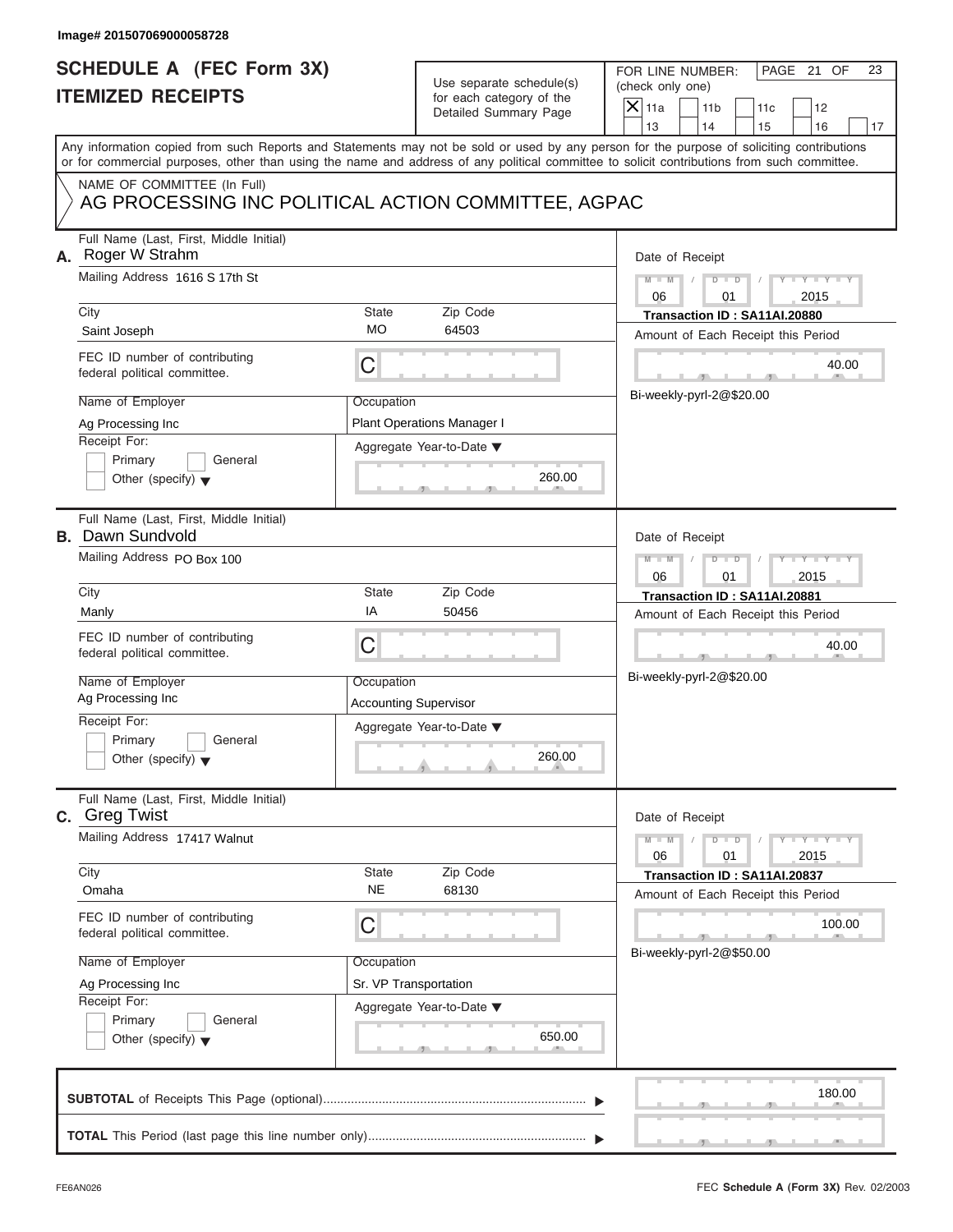|    | Image# 201507069000058729                                                                                                                  |                         |                                                                               |                                                                                                                                              |
|----|--------------------------------------------------------------------------------------------------------------------------------------------|-------------------------|-------------------------------------------------------------------------------|----------------------------------------------------------------------------------------------------------------------------------------------|
|    | <b>SCHEDULE A (FEC Form 3X)</b><br><b>ITEMIZED RECEIPTS</b>                                                                                |                         | Use separate schedule(s)<br>for each category of the<br>Detailed Summary Page | FOR LINE NUMBER:<br>PAGE 22 OF<br>23<br>(check only one)<br>$\overline{X}$ 11a<br>11 <sub>b</sub><br>11c<br>12<br>13<br>14<br>15<br>16<br>17 |
|    | or for commercial purposes, other than using the name and address of any political committee to solicit contributions from such committee. |                         |                                                                               | Any information copied from such Reports and Statements may not be sold or used by any person for the purpose of soliciting contributions    |
|    | NAME OF COMMITTEE (In Full)<br>AG PROCESSING INC POLITICAL ACTION COMMITTEE, AGPAC                                                         |                         |                                                                               |                                                                                                                                              |
| А. | Full Name (Last, First, Middle Initial)<br>Andrew J Wilson<br>Mailing Address 16566 Hascall St.                                            |                         |                                                                               | Date of Receipt<br>$M - M$<br>$D$ $D$<br>Y TYT<br>2015<br>06<br>01                                                                           |
|    | City                                                                                                                                       | State<br><b>NE</b>      | Zip Code<br>68130                                                             | Transaction ID: SA11AI.20842                                                                                                                 |
|    | Omaha<br>FEC ID number of contributing<br>federal political committee.                                                                     | C<br>Occupation         |                                                                               | Amount of Each Receipt this Period<br>50.00<br>Bi-weekly-pyrl-2@\$25.00                                                                      |
|    | Name of Employer<br>Ag Processing Inc<br>Receipt For:<br>Primary<br>General<br>Other (specify) $\blacktriangledown$                        |                         |                                                                               |                                                                                                                                              |
|    | Full Name (Last, First, Middle Initial)<br><b>B.</b> Dave Wilwerding<br>Mailing Address 9307 Edna                                          |                         |                                                                               | Date of Receipt<br>$M - M$<br>$D$ $D$<br>$Y - Y - I$<br>06<br>01<br>2015                                                                     |
|    | City<br>LaVista<br>FEC ID number of contributing<br>federal political committee.                                                           | State<br><b>NE</b><br>C | Zip Code<br>68128                                                             | Transaction ID: SA11AI.20882<br>Amount of Each Receipt this Period<br>40.00<br>$-7$                                                          |
|    | Name of Employer<br>Ag Processing Inc<br>Receipt For:                                                                                      | Occupation              | Sr. VP General Council<br>Aggregate Year-to-Date ▼                            | Bi-weekly-pyrl-2@\$20.00                                                                                                                     |
|    | Primary<br>General<br>Other (specify) $\blacktriangledown$                                                                                 |                         | 260.00                                                                        |                                                                                                                                              |
|    | Full Name (Last, First, Middle Initial)<br>c. Ed Woll                                                                                      |                         |                                                                               | Date of Receipt                                                                                                                              |
|    | Mailing Address 18308 Nina Street                                                                                                          |                         |                                                                               | $Y - Y$<br>$M - M$<br>$D - D$<br>2015<br>06<br>01                                                                                            |
|    | City<br>Omaha                                                                                                                              | State<br><b>NE</b>      | Zip Code<br>68130                                                             | Transaction ID: SA11AI.20883<br>Amount of Each Receipt this Period                                                                           |
|    | FEC ID number of contributing<br>federal political committee.                                                                              | С                       |                                                                               | 40.00<br>Bi-weekly-pyrl-2@\$20.00                                                                                                            |
|    | Name of Employer<br>Ag Processing Inc<br>Receipt For:<br>Primary<br>General<br>Other (specify) $\blacktriangledown$                        | Occupation              | Sr. Director of Corporate Relations<br>Aggregate Year-to-Date ▼<br>260.00     |                                                                                                                                              |
|    |                                                                                                                                            |                         |                                                                               | 130.00                                                                                                                                       |
|    |                                                                                                                                            |                         |                                                                               |                                                                                                                                              |

 $S = 1 - 1 - 2$